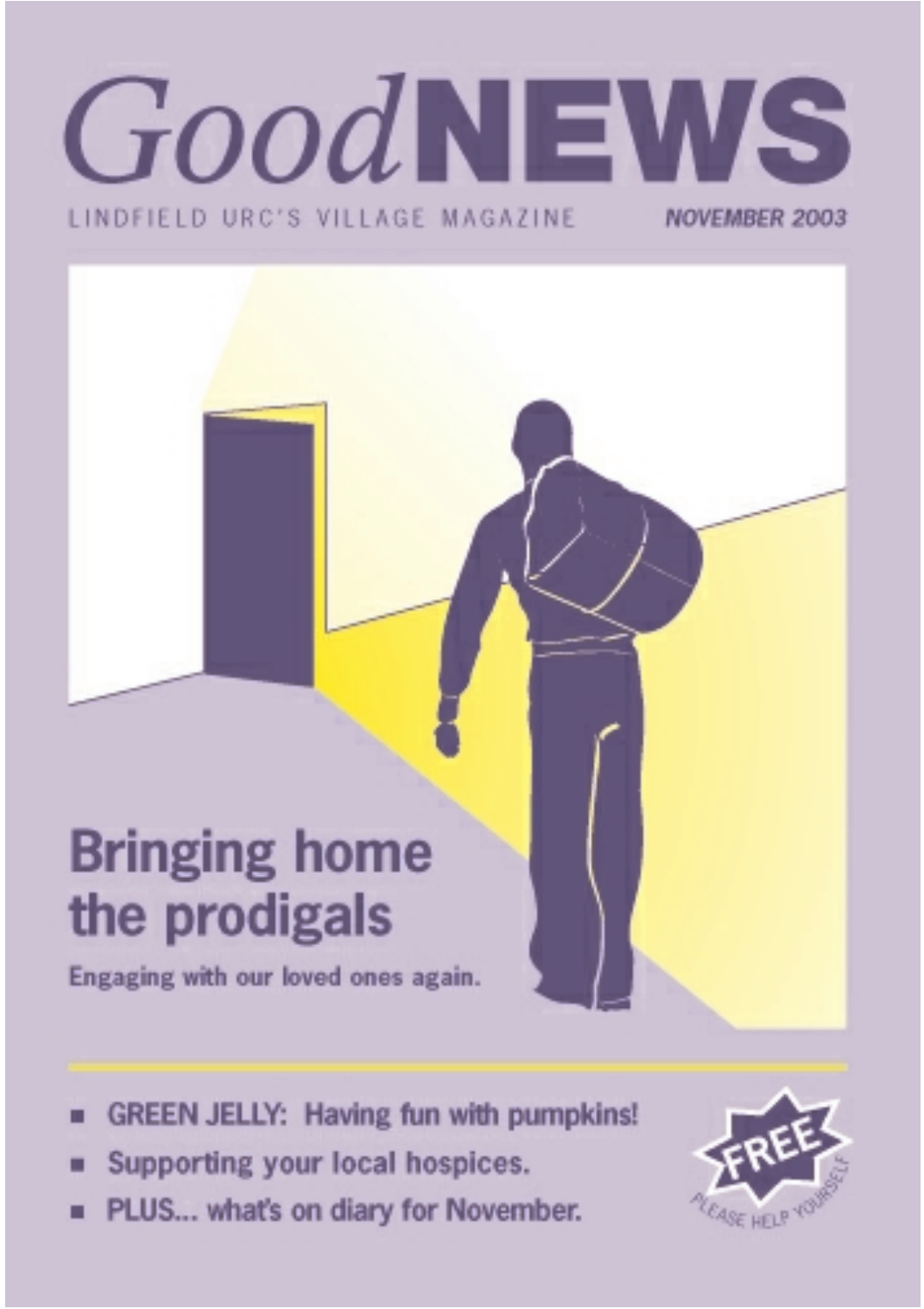*Dear Friends...*

# Your supporting role

**Whilst preparing September's sermons on relational evangelism some of the passages I considered led me to look at the related topic of the gift of encouragement. I was only able to look at this briefly in one of the sermons so I have put together a summary of the material on encouragement here – I hope you will find it helpful.**

Often talk in the Church is of 'revival' and 'evangelism' and this is good and stirring stuff. Nevertheless, it is important to remember a basic but important ministry like encouragement. When a church is growing and we are having to cope with change (God is always seeming to do a new thing) then it is essential that we encourage one another.

Whatever gifts and ministries we have it is important to realise that every Christian is called to be an encourager. When we know how to serve and minister to each other then the stronger we are to minister to the world.

Encouragement is more than a gentle pat on the back. Selwyn Hughes defines encouragement in the following way:–

"Encouragement is the

expression we use either verbal or non–verbal, in helping a person cope with or overcome a difficult time in their life and experience."

This is quite a 'deep' but nevertheless helpful definition. We live in a world that gives us knocks and setbacks – we live in a nation that does not live according to Biblical standards. In the Church, as we see the 'day' approaching we will be challenged by new things that God is doing amongst his people. The ministry of encouragement is vital.

When we greet people or shake hands or ask "how are you?" let us be aware of any hurting signals. When this is so we must not fail to respond. We must be supportive of one another's feelings, listen effectively, and be prepared to pray for one another with understanding and acceptance. Encouraging words prompted by love and spoken in tenderness can have great effect. *Colin Bones, minister*

"Let us consider how we spur one another on towards love and good deeds. Let us not give up meeting together, as some are in the habit of doing, but let us encourage one another and all the more as we see the Day approaching." Hebrews 10 v24–25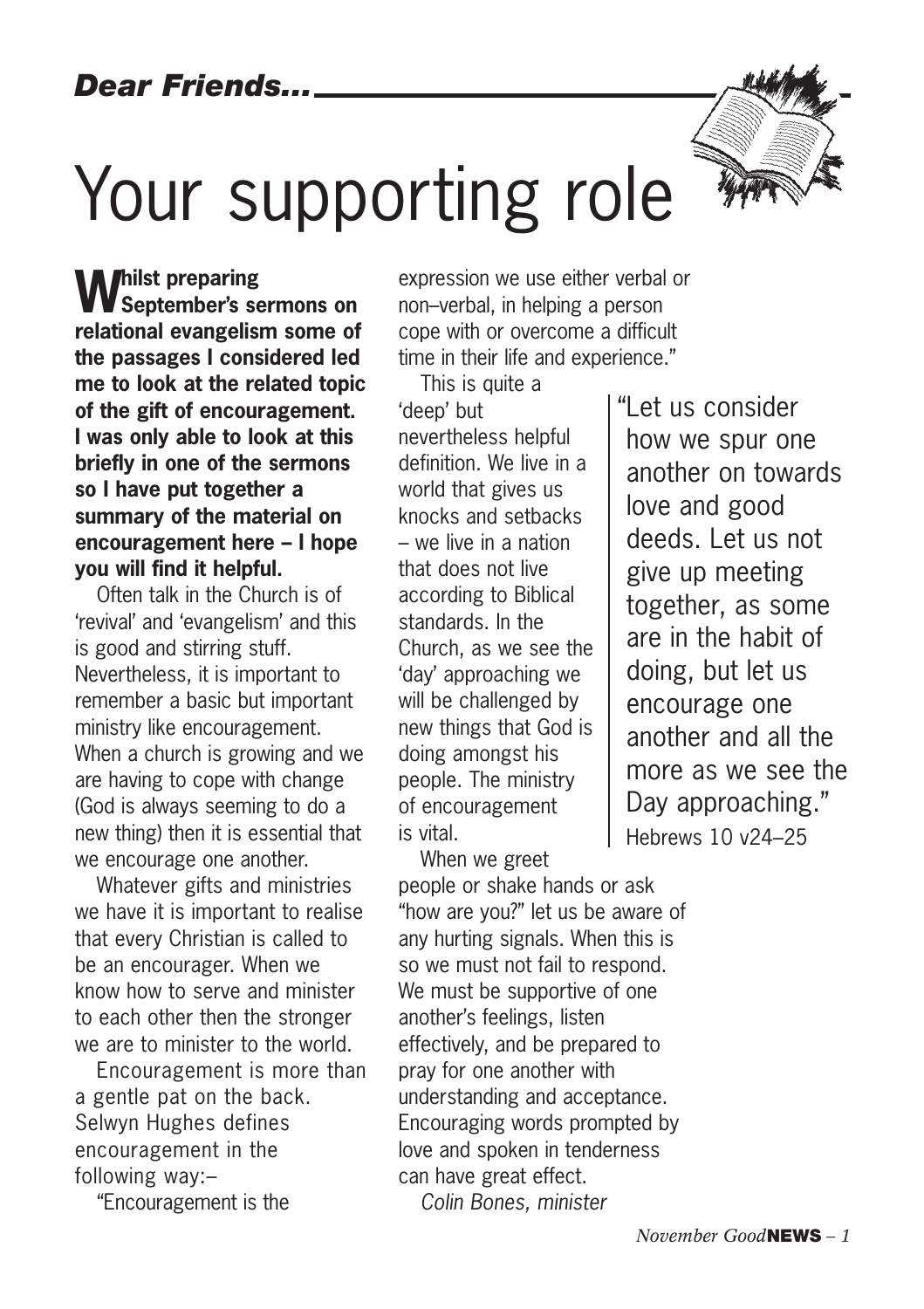# *Good***NEWS**

*This magazine is produced by: Lindfield United Reformed Church, 50 High Street, Lindfield, West Sussex RH16 2HL. © Lindfield URC 2003*

**Editor:** David Tingley <david@visualeclipse.co.uk> Tel: 01444 451024 **Editorial Oversight:** Hilary Shepherd **Additional Photography:** Chris & Nicola Saunders and John Barling **Green Jelly**: Jackie Griffiths

**Copydate** for the December edition is noon, Sunday 16th November 2003. All contributions should be given to the editor by this time via email, or paper copy can be placed in the "GoodNEWS" pigeon hole at the rear of the church. Please ensure that you include contact details in case of query.





**Minister:** Rev Colin Bones 50 High Street, Lindfield RH16 2HL Tel: 01444 483803 Email: colin@lindfieldurc.org.uk

**Secretary:** Mr Ron Goodenough "Downside" Stone Quarry Road, Chelwood Gate RH17 7LS Tel: 01825 740351; Fax: 01825 740157 Email: ron@rgoodenough.freeserve.co.uk

**Assistant Secretary:** Mrs Sue Waller Tel: 01444 455047 Email: susanwaller@lineone.net

**Treasurer:** Mr Barry Piper Tel: 01444 456823 Email: barrypiper@aol.com

*A list of serving Elders can be found in Who's Who?*

*Editorial*



**For some time now, the work of Care for the Family has impressed me. So it is with pleasure that one of their initiatives is our feature this month.** 

Not only are the articles featured, beginning on page 4, poignant for parents, but for all of us who have seen friends and loved ones walk away from the Church. If you can make it to one of the events on the tour, it would be worthwhile I am sure.

Elsewhere in the magazine, Jackie Griffiths has collated GREEN JELLY – which features a neat idea on turning Halloween pumpkins into something positive for Christ. Thanks, Jackie!

John Barling take a closer look at the local care hospices in the area, and tells us how they rely on fundraising in the community. See page 21.

Mike Gardiner reveals some more truths from the book of John (page 17), Geoffrey Cocksedge tells us where it's at with Boys' Brigade (page 22) and our church's mission focus for November is highlighted on page 15. Samaritan's Purse – and the Operation Christmas Child project – are indeed a worthwhile cause. And, don't forget your special gift shoeboxes, they need to be at the church by Sunday 9th November. *David Tingley*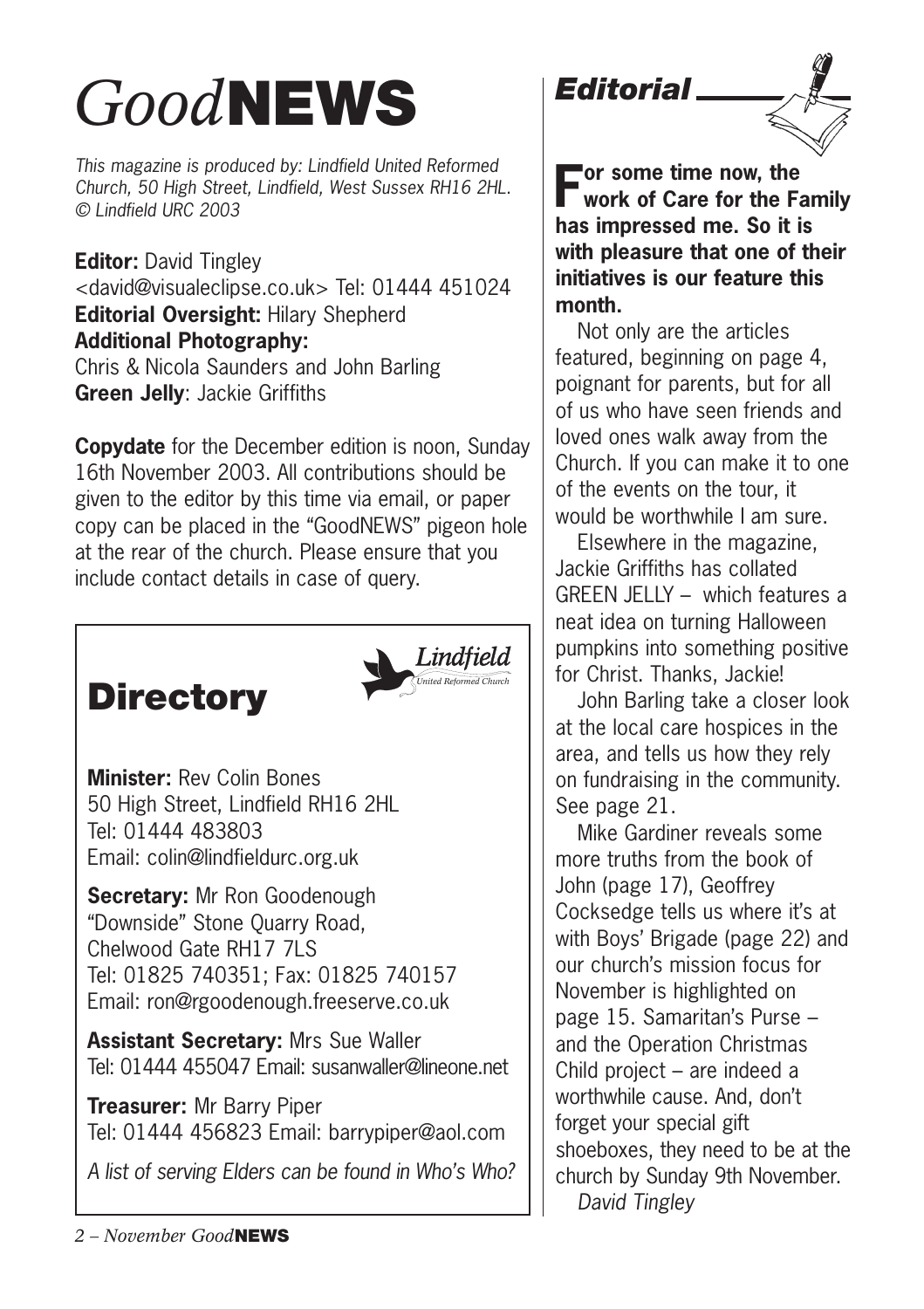## *Prayer Diary*

|                         | <b>Prayer Diary</b>                                                                                                                                                                                                                                                                                  |
|-------------------------|------------------------------------------------------------------------------------------------------------------------------------------------------------------------------------------------------------------------------------------------------------------------------------------------------|
|                         |                                                                                                                                                                                                                                                                                                      |
| <b>NUS</b>              | • Uphold all those involved in our services – the preachers,<br>worship leaders, musicians, those who lead prayers<br>and read, the stewards and technicians.<br>• Pray for those who are victims of crime.                                                                                          |
| NON<br>NON              | • With Christmas approaching, pray for those in the retail industry.<br>• In particular, pray for our local Christian Book shop and the TCBC<br>group of which it is a part.<br>• Remember those who are in prison.                                                                                  |
| TUE                     | . Our mission focus this month - Samaritan's Purse.<br>• Pray that many people will feel led to fill shoeboxes, and for the safety<br>of those who deliver them to children across the globe.<br>• Remember those who care for prisoners.                                                            |
| WED                     | • Pray for continuing developments in Medical Research.<br>. For Scientists and all involved in medical trials of any kind.<br>. Uphold those who are unjustly imprisoned.                                                                                                                           |
| <b>THUR</b>             | • In our Sussex East District, please pray for the District Commissioners,<br>a meeting of the Provincial Council on 18th November.<br>• Alfriston, Seaford and Upperton URC churches.<br>• Pray for the families of prisoners, and for all those who offer them<br>support and friendship.          |
| $\overline{\mathbf{r}}$ | · Give thanks for 11 years of ministry at Lindfield Christian Care Home,<br>both Compton House and Little Compton.<br>• Lift to God all the changes happening there at present,<br>and uphold the trustees and staff as well as the residents.<br>• Pray for prison chaplaincy teams and volunteers. |
| 万代                      | • Thank God for the managers and all the work they do to maintain<br>our Church premises.<br>• Pray for all who work 'behind the scenes' in church life; that they will be<br>blessed and encouraged.<br>• Pray for those who influence public opinion.                                              |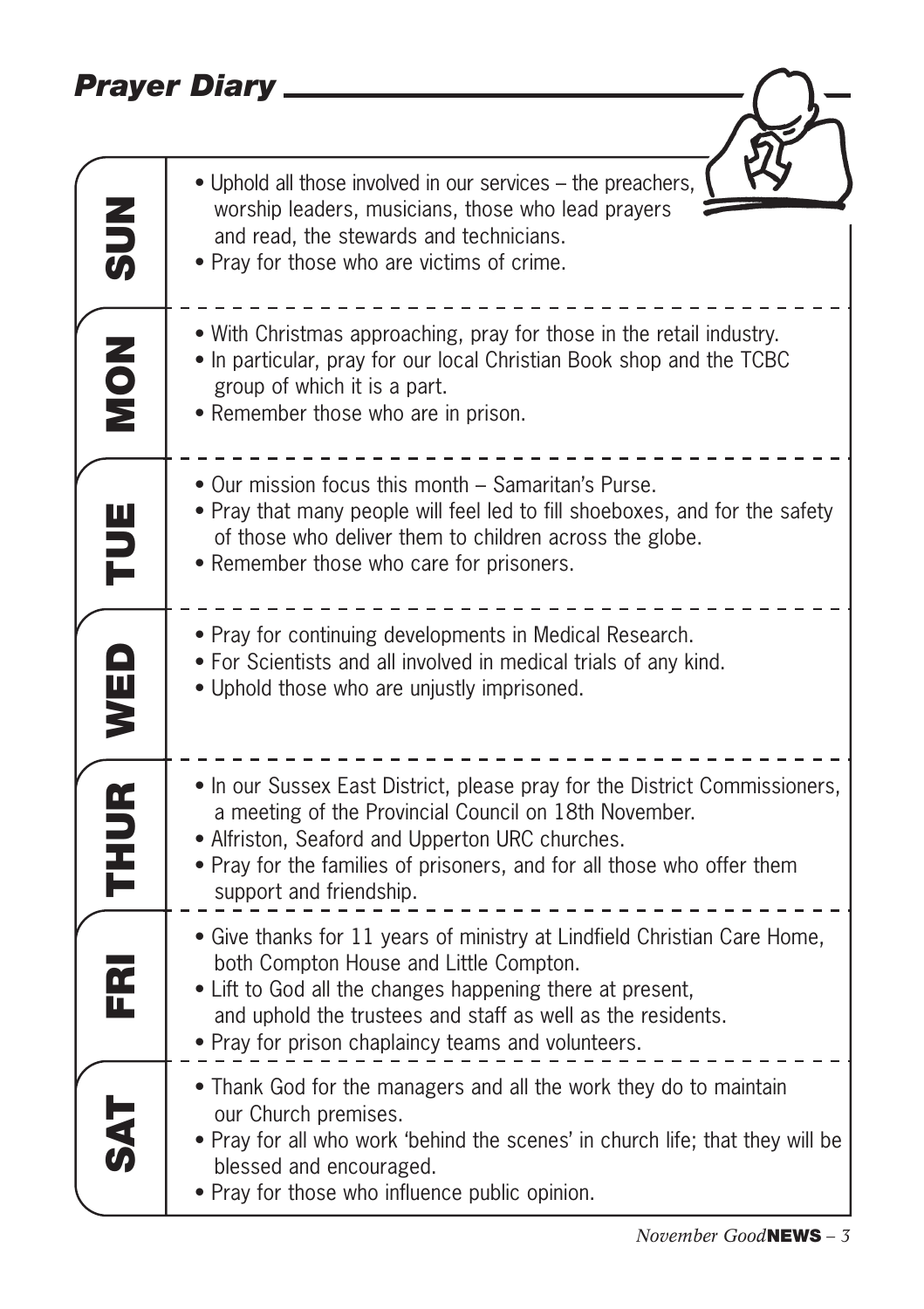# A passion for prodigals

**Over the past 15 years, Rob and Dianne Parsons have spoken to hundreds of thousands of people on issues that affect families. Care for the Family is on tour with a new event that is based on Rob's bestselling book, "Bringing Home the Prodigals".** 

**The book contains much to teach us as parents and churches.**

**As our feature this month Rob explains why he is more excited about this tour than anything Care for the Family has done before. Plus; member of our church's Evangelism Group, David Jones, shares what he learnt from reading the aforementioned book.** 

**But you needn't let it stop there, check out the details of the tour on page 7.**

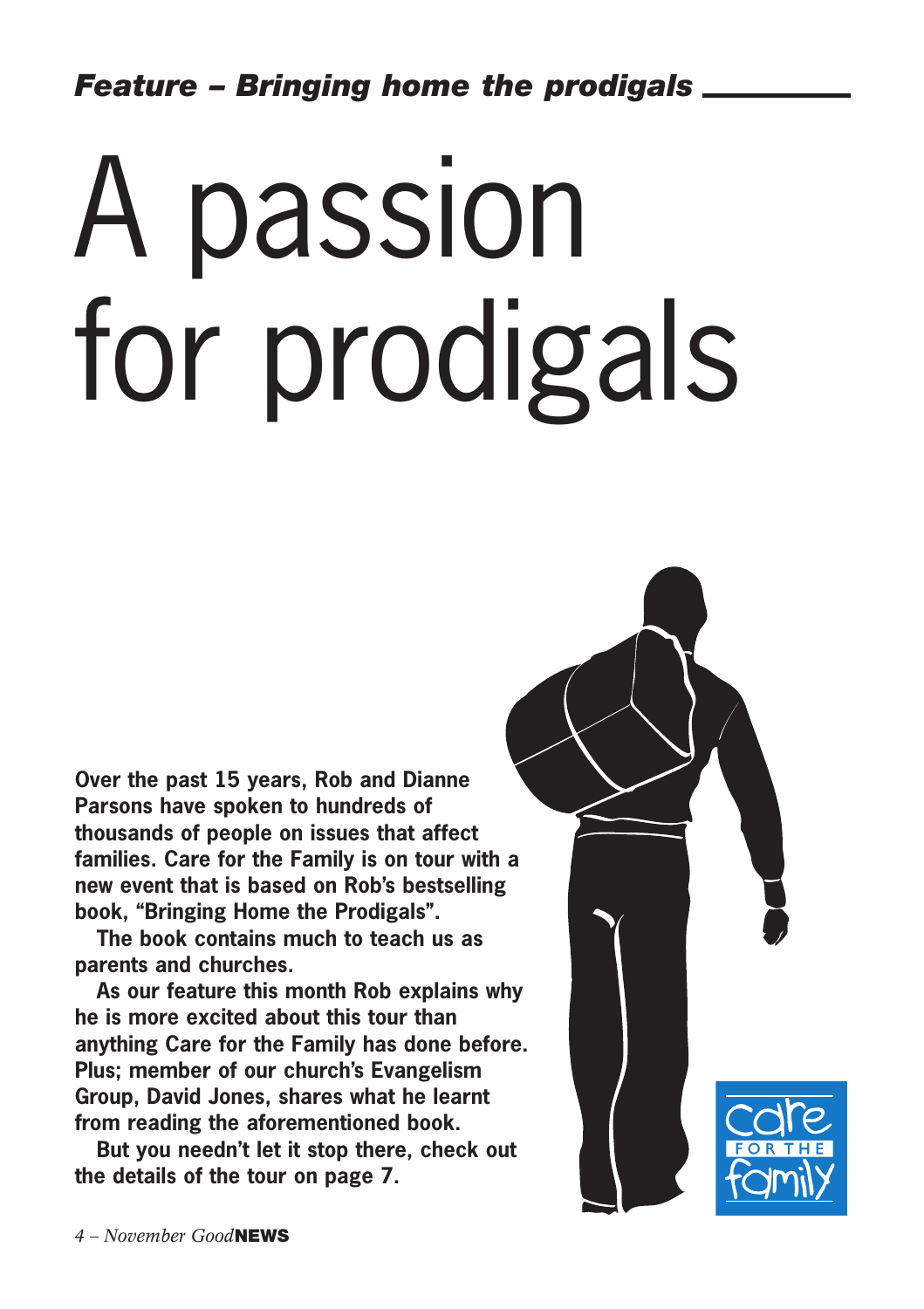**Almost every home will, at some stage, be able to relate to the parable of the prodigal son. It is an issue that will affect nearly all of us. If I could have any prayer granted with regard to this initiative, it would be that the parents of young children would come to these events.** 

We need to be praying for our children long before they hit the possible 'prodigal' years, and there are lessons we can learn that may just make it a little easier to manage those difficult times or even avoid them completely. Other parents will come to "Bringing Home the Prodigals" with teenagers who are testing them to the extreme, and yet others whose children are actually breaking their hearts.

#### **Two giants that stalk parents**

One mother told me her experience: "I hear other parents talk with sadness about the day when their kids leave home and the nest will be empty, and yet I cannot wait for my daughter to

go. I can't honestly tell you that I do feel love for this child." But as this woman was speaking to me, I became convinced that what she was really saying was, 'Help me to love this girl, who at times seems to have ruined my life. She has broken my heart, yet she is part of me – I cannot live witout loving her.'

The truth is that many of us have been caught like rabbits in the headlights of a car by two powerful emotions – guilt and fear.The guilt whispers to us, 'You have failed as parents. If only you had done this or hadn't done that, things would have turned out differently.' Guilt fails to remind us that God, the perfect parent, has trouble with his children too.

And hot on the heels of guilt is fear – 'What if my children make a mistake that will ruin their lives?' – 'What if they are hurt physically or become ill?' – 'What if they turn their back on my values?' I believe with all my heart that "Bringing Home the *continued on page 6 >>*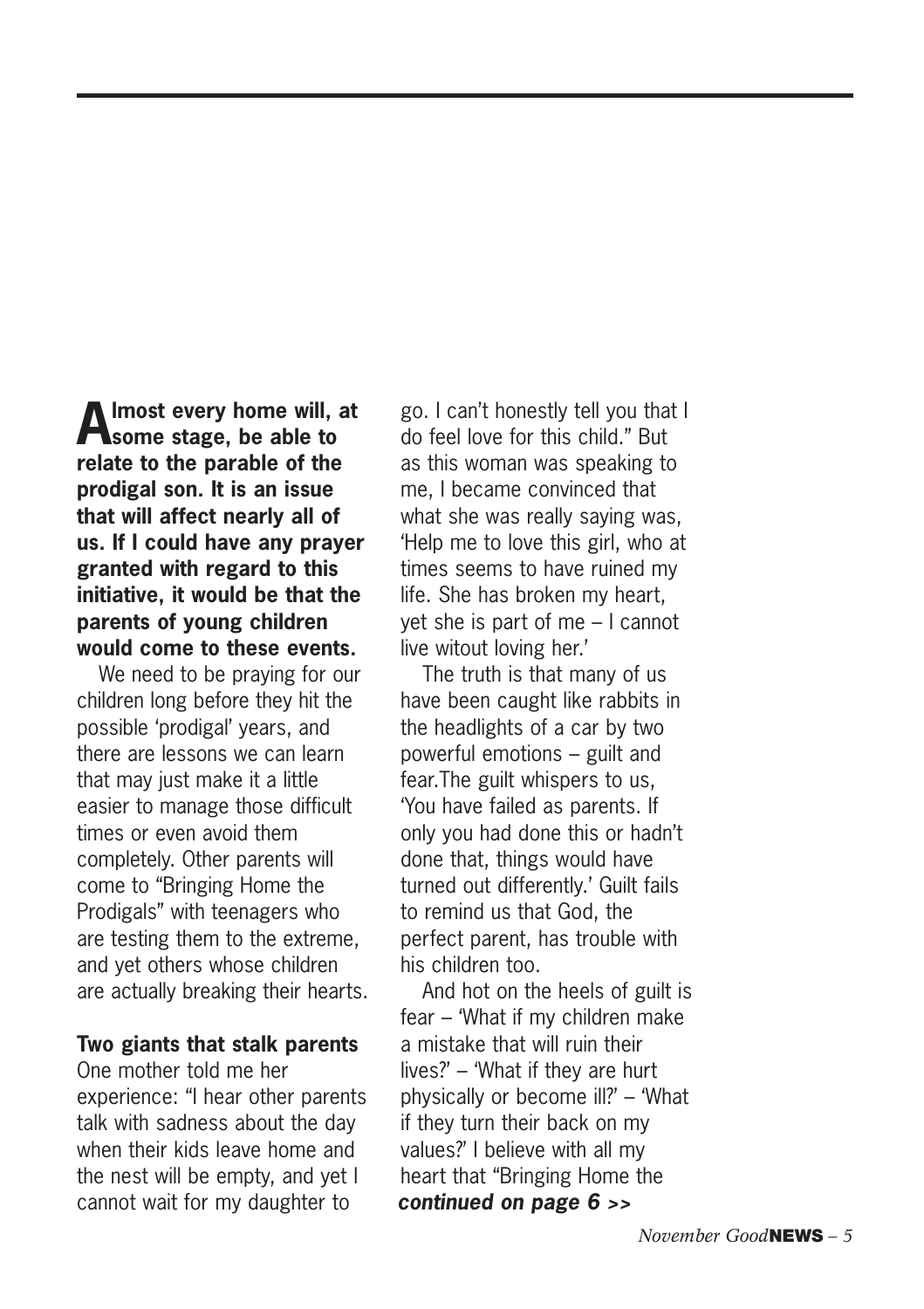## *Feature – Bringing home the prodigals*

#### *<< continued from page 5*

Prodigals" has the potential to make a real difference in the life of everyone who attends – whether at the moment our kids seem perfect in every way, or whether, even though we love them, we find it hard to like them just now!

#### **A wider issue**

But the issue of prodigals is much wider than parent–children relationships. Some of our prodigals will be our friends, brothers or sisters, or even our own parents. And, of course, the issue reaches far beyond the prodigals themselves – it concerns the kind of churches we have and the incredible prophecy given by an old man years ago: "When the Father's house is filled with the Father's love, the prodigals will come home". In the book I put it like this: One of the most sobering aspects of local church life is the realisation that the way we have dealt with each other has caused some of our children to turn their back on what we believe. Through much of their young lives they have seen Christians fight each other and argue over the insignificant. They have

silently watched as church members have criticised each other, hurt each other, and ostracised those they were meant to love. Many of us have developed a critical spirit in our dealings with others that makes it hard for our children to believe that God can love unconditionally.

## BRINGING HOME THE **PRODIGALS**

During the "Bringing Home the Prodigals" evenings we will be praying that our churches will rediscover the issues that really matter to God and become places of forgiveness, grace and a refuge for the prodigals. But to achieve this we have to face the issue of the elder brother in the parable – the one for whom the rules and regulations were more important than love – and pray with all our hearts that, when our prodigals do come home, they meet the Father before they meet him. When prayer is all we have left Dianne and I do hope you'll join us at one of these events. It will be an evening filled with praise and prayer, and I will bring the message on prodigals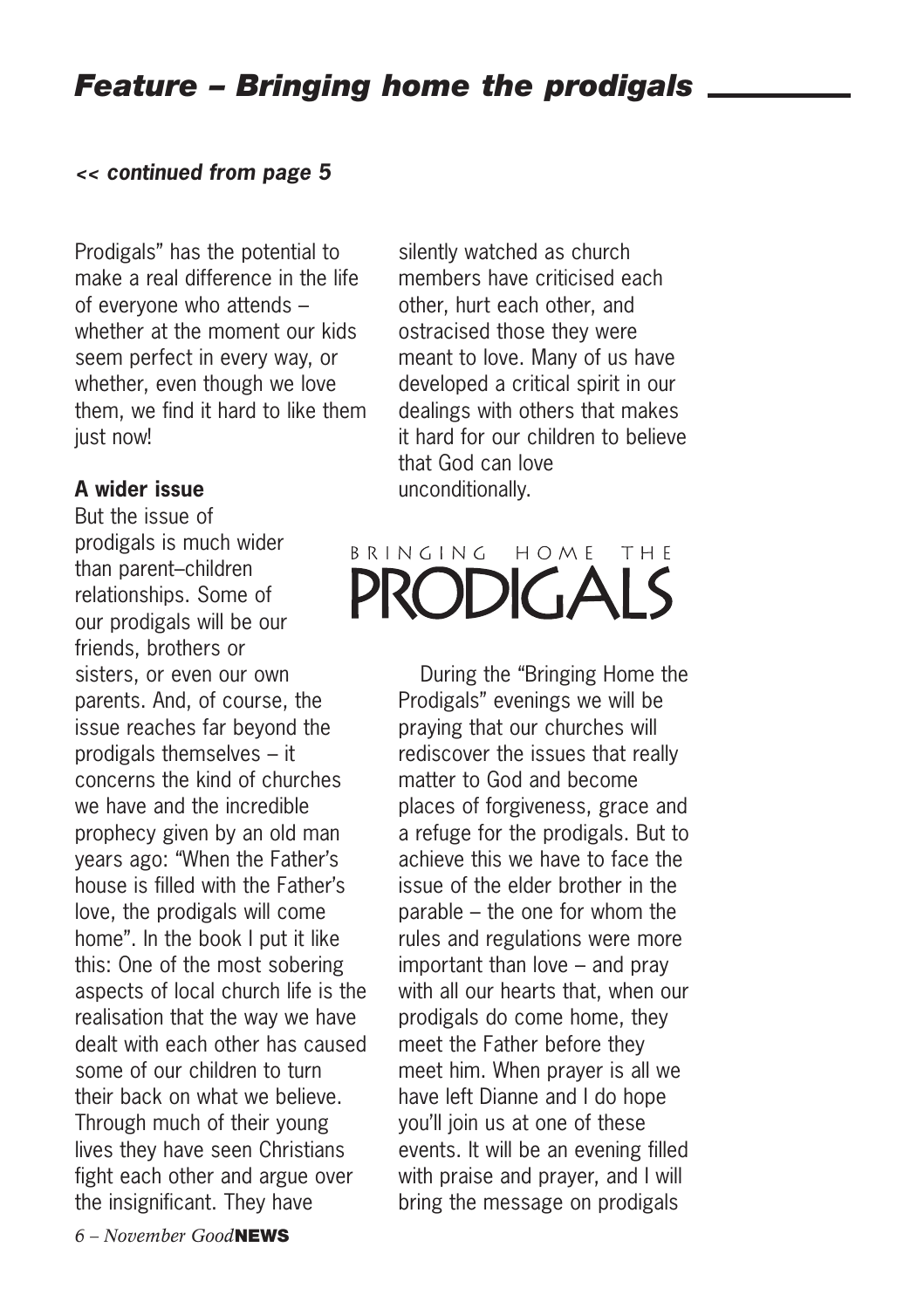that I believe God has laid on my heart. The details of the tour are alongside. As well as the venues listed we'll also be visiting Plymouth, London, Bristol, Belfast, Lincoln, Cardiff and Birmingham in Spring 2004.

I believe something is going on in our nation with regard to the prodigals: there is a wind blowing in the tree tops; prayer groups for prodigals are springing up; our churches are re–examining whether we have made it easy for some of our prodigals to leave and hard for them to return, and thousands of parents are being released from false guilt and are finding fresh hope. At Care for the Family our responsibility is to contribute our piece to the jigsaw  $-$  the book and events are our contribution.

Join us if you possibly can. I have no doubt that at least some of these venues will sell out quickly, so please book early. And if you can't be with us, then please pray as you see the tour go around the country, asking that God, in his mercy, will, from the four corners of the earth – bring home the prodigals.

*Rob Parsons*

**Catch Rob, Dianne and a host of Spring Harvest worship leaders at these special "Bringing Home the Prodigals" evening events.** DATE CITY Autumn 2003 8 Nov Glasgow 13 Nov Coventry 14 Nov Croydon 15 Nov Bracknell 20 Nov Derby 21 Nov Sheffield 22 Nov Liverpool Spring 2004 11 Mar Plymouth 12 Mar London 13 Mar Bristol 18 Mar Belfast 19 Mar Lincoln 20 Mar Cardiff 22 Apr Birmingham Tickets £5 per person. To book call (029) 2081 0800 or go to their website (below) They are looking for volunteers to help as stewards at these events. If you can help at any of the venues, please email us and someone will contact you. ` www.prodigals.org.uk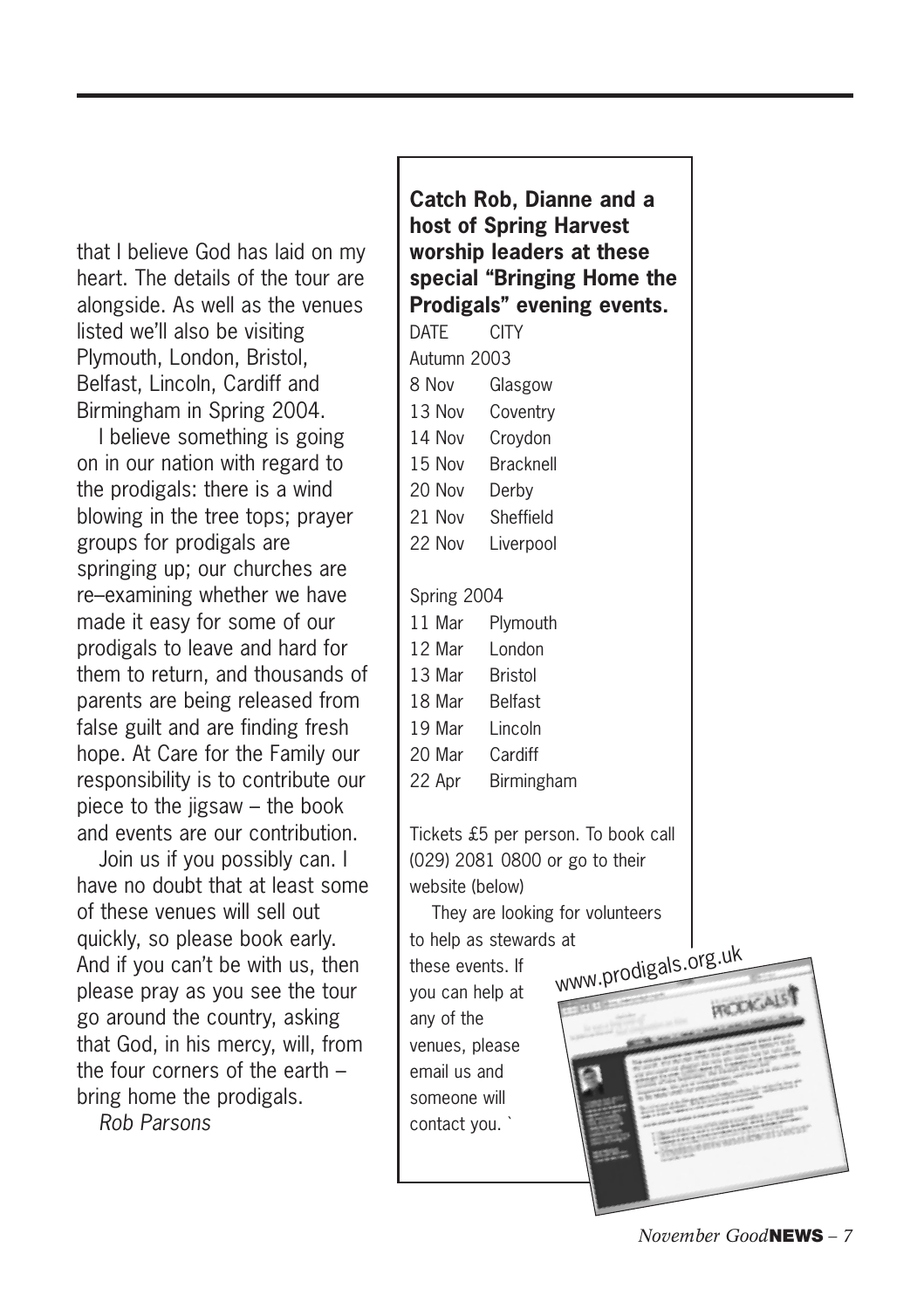# **The modern story of family**

## **As the title suggests the book is based on the parable of the prodigal son.**

To quote from the book "This is a modern story. Perhaps it is

our story for, of a certainty, there is no family, no matter how godly, how expert at parenting, or how devoted to each other, which is immune from the circumstances that cause us to cry out to God for our children". This is a story of a boy who broke his father's heart but could not

destroy his love.Despite that love, the boy still ran roughshod over his feelings to "Do his own thing". He disowned his own family.

Again quoting the book "It is without doubt a wonderful story and the important question for us is, 'who are the prodigals today?'. The truth is that we have made 'prodigals' of some who never were in the first place". He looks at the modern church and asks whether by its petty regulations, which have nothing

to do with following Christ, and its attitudes it has driven people from the Church. Do people, including our own children, see us criticising or treating others



badly, ignoring them, and does that colour their view of the Christian life. He notes that many people are put off going to church not because of who Christ is but rather the way the church is. Are you a

parent of young children,

concerned about the pressures on them as they grow up? Of older teenagers giving concern or who have already started on a path that you can see leading to trouble? Do you have children who have left the church, friends who have stopped attending? How do we react to these situations? How do we deal with them? The book explores these issues.

It also asks us to look carefully at our own reactions and responses.The parable is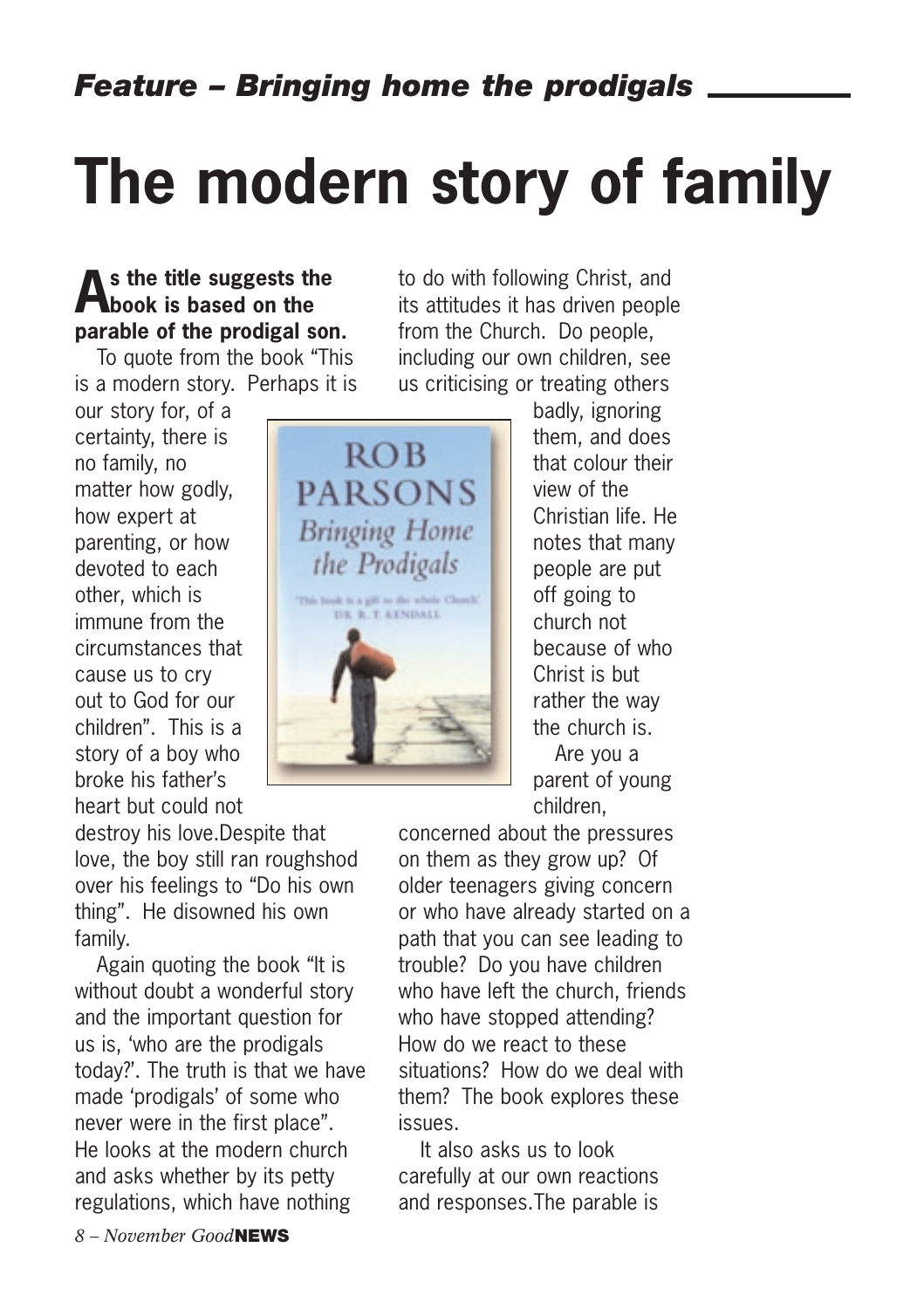told very much with the Pharisees in mind. Is our attitude unwittingly that of the older brother or are we like the father, in love, searching for the prodigals.

Rob Parsons is well aware of the guilt into which parents can fall if their children move away from the Church, the danger of becoming judgmental and not being able to let things go. The embarrassment that can be felt, the feeling of failure, the loss of hope. He also looks at the positives in a chapter headed "It is time to stop judging and start sharing". This is followed by a chapter on the "Release of the life changing power of forgiveness". He then considers how to prepare the way for the prodigals' return.

He looks at the positive things that can be done but concludes that ultimately we cannot live others lives for them. We need to live godly lives, be examples, and trust in God's grace. At the end of the book, he counsels, "Never stop praying. Don't ever give up".

And as it should, the book inevitably leads to the grace of God and the cross and the conclusion that God's love for

prodigals is unconditional. However, if we really do come to the foot of the cross we see ourselves as we truly are and realise that we are all prodigals.

The book contains much thought-provoking material as well as testimonies, stories, prayers and reflections and I commend it. It is a short book and well worth the time to read it, prayerfully listening to what God is saying.

As Dr. R.T. Kendall says, "This book is a gift to the whole Church".

*David Jones*

#### HAYWARDS HEATH CHRISTIAN **BOOK CENTRE LTD**

stafif vacancy FULL-TIME MANAGER REQUIRED Previous experience of team management and customer service in a retail environment essential

Applicants must have a love of books, a desire to serve the Christian community, have developed people skills and understand computer software.

The successful applicant will be methodical and disciplined, a careful administrator and competent with figures.

Salary negotiable by age and experience

Applications in writing with full CV to Norman Nibloe TCBC Ltd. 9 Quarry Hill Parade Tonbridge Kent TN9 2HR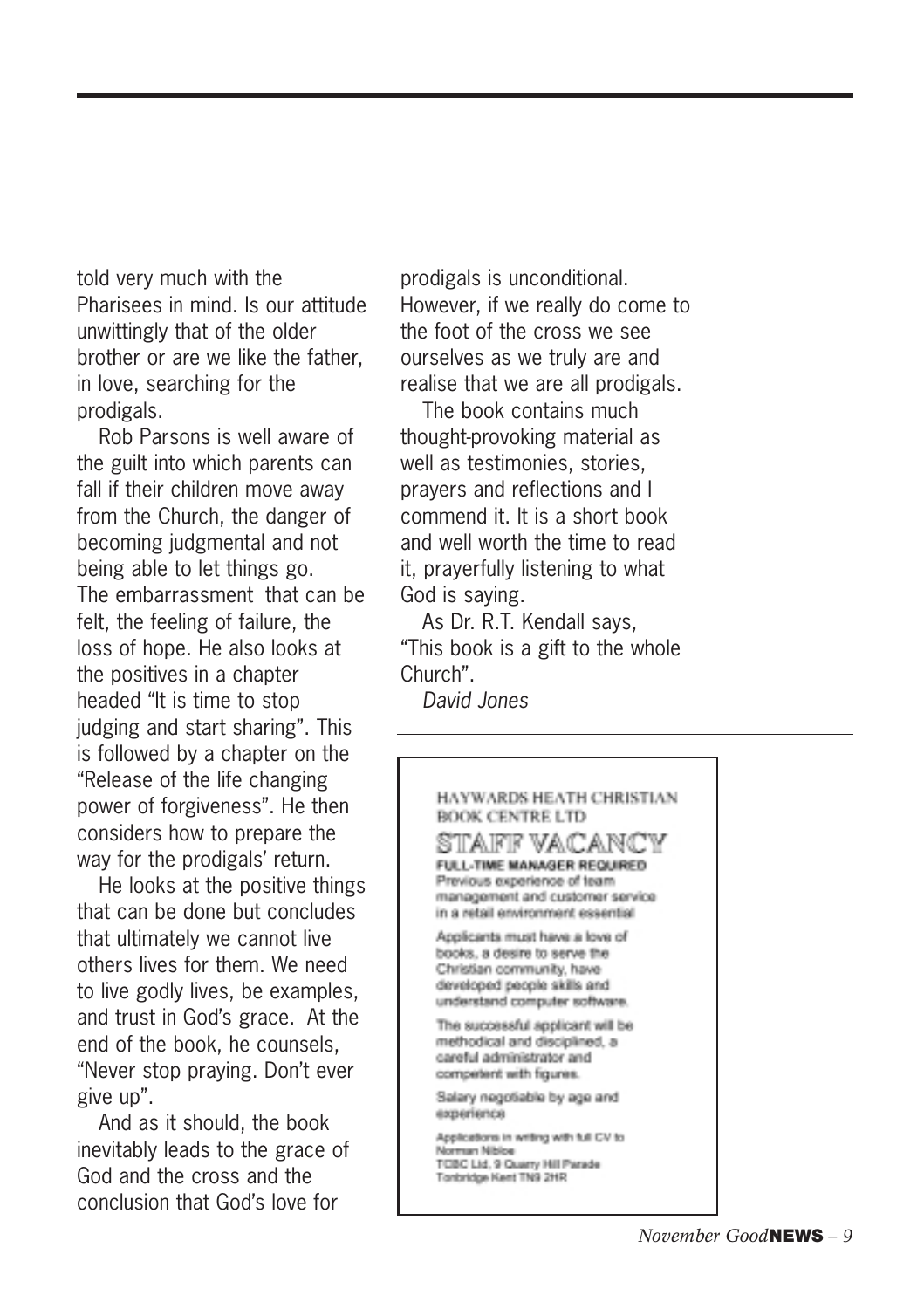## Is our faith being challenged?

The Prime Minister Tony Blair and the Foreign Secretary Jack Straw are among those who have been contacted by the Evangelical Alliance UK (EA) to raise concerns about the proposed European Constitution.

The Alliance believes that the freedom of Christians to practice their faith may be affected by the new legislation, and it is calling on Christians everywhere to look at the draft constitutional proposals and to write to the Prime Minister and the Foreign Secretary, highlighting potential concerns.

The EA has written a report entitled *The Proposed European Constitution - Threat or Opportunity?*, copies of which have been sent to, among others, Mr Blair and Mr Straw.

"We are concerned that Christians' freedom to practice the Christian faith may be compromised by the draft proposals. The tone-setting preamble to the Constitution stresses a humanist European vision and agenda at the expense of God, Christ and the Judeo-Christian heritage," said Dr Don Horrocks, the Alliance's Head of Public Affairs.

More info from www.eauk.org

## **Spiritual soap**

A new "EastEnders" poster has been unveiled as part of a media campaign by Nottingham churches working with the Bible Society. The campaign, which centres on the BBC1 soap opera, aims to highlight the relevance of the Bible to modern–day communities. Source: Christian Herald – the UK's only inter–church weekly. Subscribe on 01903 602100



# ROAD **BAPTIST CHURCH**

CHRISTIAN WORSHIP . I ONDON NW8

## **Musical influence in design**

Design consultancy The Field, has recently completed the rebranding of Abbey Road Baptist Church in London.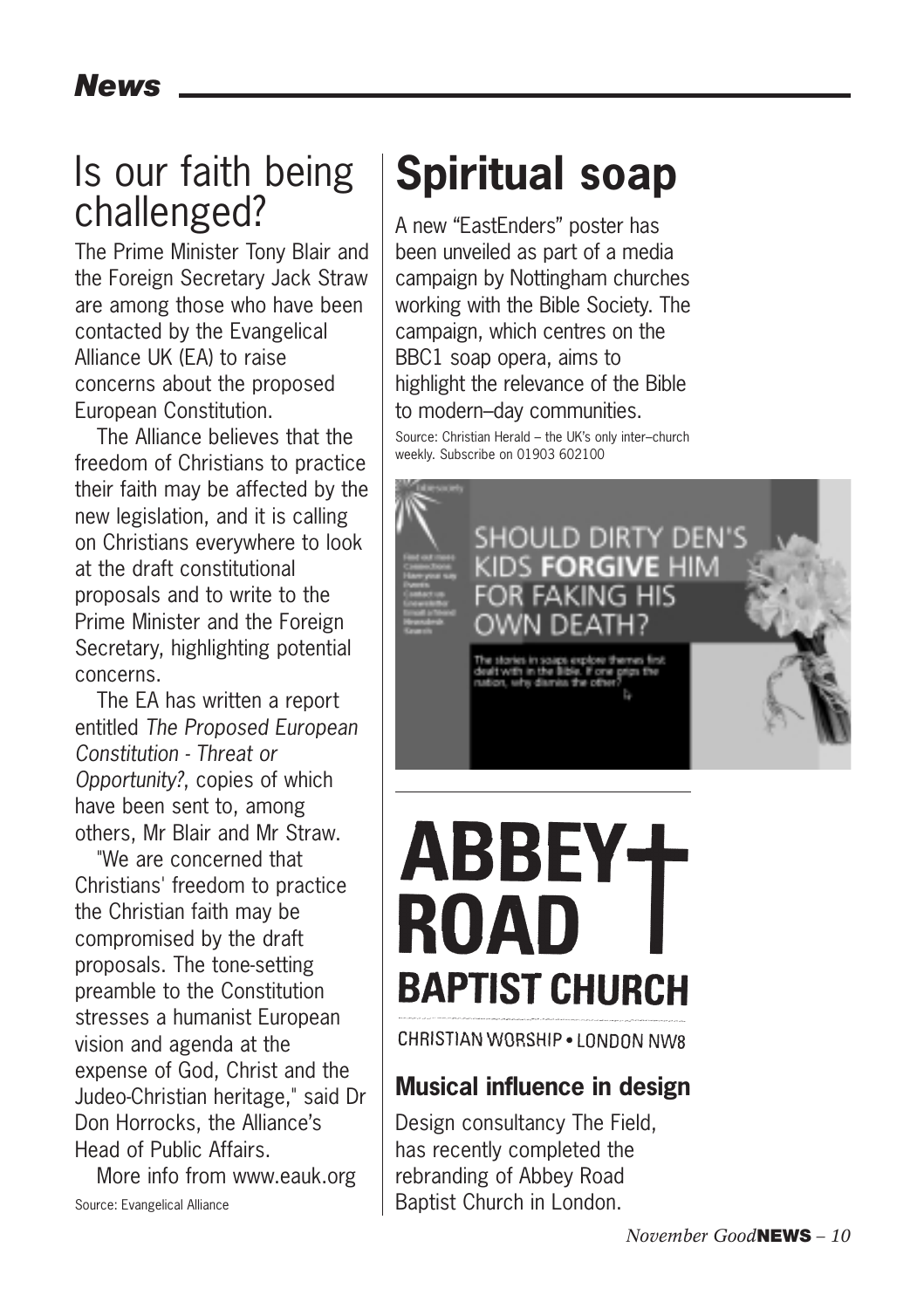## *Family News*

#### **Bereavement**

We extend our love and sympathy to **Paul Bloxham** and the family – on the death of his mother.

Another of our friends has journeyed on to be with the Lord and we offer our love and sympathy to **Anne, Simon and Susanne** and all of their family and friends on the death of **David Parker** on 12th October.

#### **Moving House**

Mel and Jeremy Campling have recently moved to:- 28 Finches Park Road, Lindfield, RH16 2DN. Telephone no: 01444 484140

#### **Thank You**

My grateful thanks to the church family for all the kindness shown to me when I was poorly for a few weeks.

Also for the prayerful support when my granddaughter Lizzie spent six weeks on traction with two operations on her hips. The love and caring at the Royal Alexandra Hospital has been wonderful. Last but by no means least I do indeed thank our Heavenly Father for his everlasting love and knowing His 'healing arms' are there for us all.

*Jessie Green*

*11 – November Good***NEWS**

#### **Thank You**

I am very grateful to all who contributed towards the four missionary causes in memory of Ken.

The magnificent sum of £2000 has been distributed between the Mission Aviation Fellowship, Far Eastern Broadcasting Association, Christian Witness to Israel and the Scripture Gift Mission which Ken took a particular special interest in. *Priscilla Walden*

#### **Green Jelly**

Just a little note to say thank-you to Jackie Griffiths who has agreed to have a go at putting together the Green Jelly kids pages in the magazine – relieving me of the responsibility!

I think that you'll agree that she's done a great job on this month's issue. Huge thanks also go to Clare Nibloe who has provided a lot of ideas, material and support, particularly over the last six months or so! She will continue to support Jackie and maintain the link between our on-going children's work and Green Jelly. *Emma Tingley* 

### **Thanks**

I would like to say thank you to all those members of the church family who have expressed their sympathy to me and my family following David's recent death.

To know that you are praying for us is upholding us and a great comfort at this very sad time in our lives. Thanks, *Anne Parker*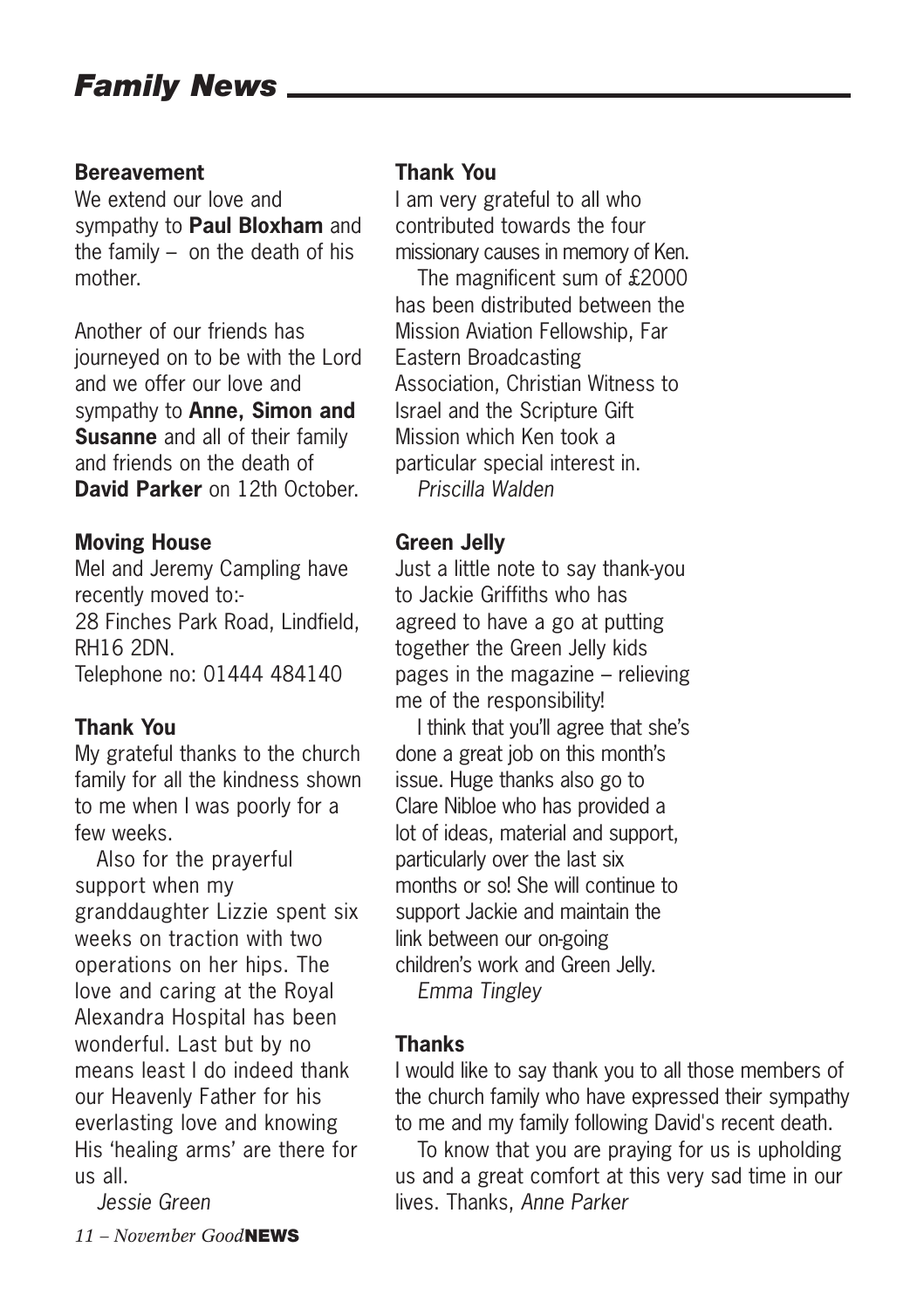#### **Thank You**

To all my friends and readers of the GoodNEWS.

Belated thanks for all the prayers, help and loving kindness shown to Michael and me during his illness, and for your on-going friendship and concern for me.

*Evelyn Lea*

*NB: The editor would like to apologise that Evelyn's 'note of thanks' was not printed in last month's magazine. Sorry.*

### **The Fellowship**

The Fellowship meets on Wednesday 26th November at 2.45pm. Our speakers will be Rev Mike Gardiner, and Mrs Jean Gardiner; they will be speaking about 'Russia, Land of Beauty and Sadness'. Tea and biscuits will be served. There will also exist a 'Bring and Buy' stall. All are welcome to join us.

## Busy season means more puff

Lindfield URC's resident 'choir' – The Sunday Morning Singers – is committed to a busy programme during December. Peter Swann, who organises the group, is appealing for help!

"Anybody who can *almost* read music and can sing is welcome to join us. No audition, no subs, all music provided, all that is required is the joy of singing and praising the Lord."

Rehearsals are every Friday night at 8.00pm until 12th December 2003.

If you cannot assist in this way, they would value your prayers as they rehearse not only for the special events but as they bring the ministry of song during the 11am services.

For more information contact Peter Swann 01444 450335.

**DID YOU KNOW? ID YOU KNOW?** 

## *Good***NEWS** magazine is produced in three formats every month?

**pick it up from the church, Post Office, Coffee Connection, The White Horse & Weber Brown.**

# 1 PAPER 2 ELECTRONIC 3 AUDIO

**download it from www.lindfieldurc.org.uk**

**listen to selected articles recorded onto tape and CD – available from the church.**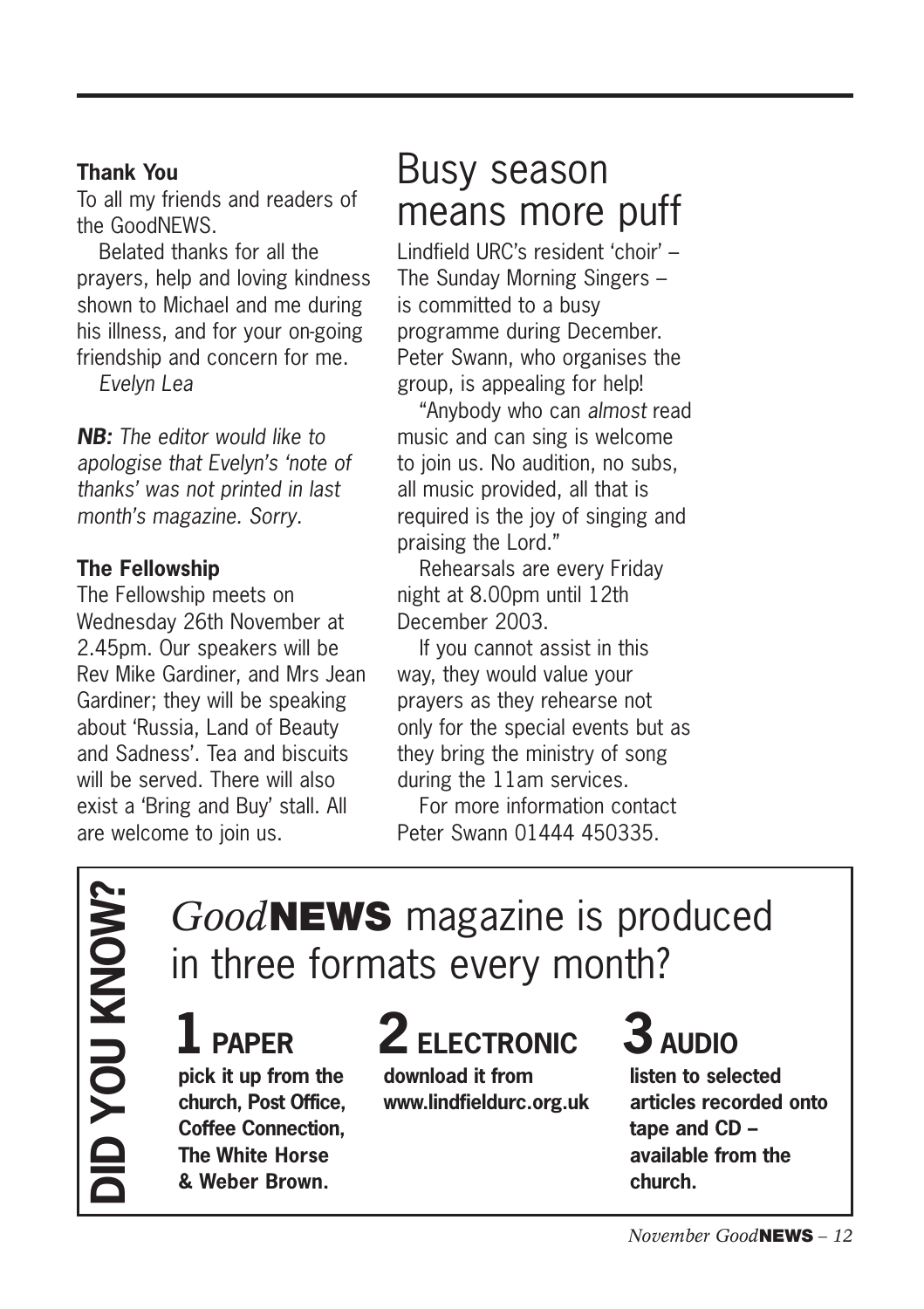| 1st<br>Saturday      | 8.30am                                         | Mens' Breakfast                                                             | 13th<br>Thursday | 8.00pm            | Church AGM                                                               |
|----------------------|------------------------------------------------|-----------------------------------------------------------------------------|------------------|-------------------|--------------------------------------------------------------------------|
|                      |                                                | at The Tiger. Roger Whipp<br>gives his testimony.<br>Details: 01444 482756. | 14th<br>Friday   |                   | 12.30pm Lunch Fellowship                                                 |
| 2nd<br><b>Sunday</b> | 9.30am                                         | Communion<br>David Nibloe &<br>Colin Bones                                  | 15th<br>Saturday | 2.30pm            | *Christmas Cake<br>and Gift Sale at<br>Compton House                     |
|                      | 11.0am<br>6.30pm                               | <b>Healing Service</b><br>Colin Bones<br>Colin Bones                        |                  | 7.30pm            | <b>Mission Supper</b><br>with John &<br>Gwen Hall                        |
| 5th                  |                                                |                                                                             | 16th             |                   |                                                                          |
| Wednesday            |                                                | *Lindfield Bonfire Night<br>Procession starts at 7.0pm                      | <b>Sunday</b>    | 9.30am            | David Nibloe &<br>John Hall                                              |
| 6th<br>Thursday      | House Group week                               |                                                                             |                  | 11.0am<br>noon    | John Hall<br>Copydate for<br>December                                    |
| 9th<br><b>Sunday</b> | Remembrance Sunday<br>9.30am<br>David Nibloe & |                                                                             |                  | 6.30pm            | GoodNEWS<br><b>Richard Walters</b><br>& Colin Bones                      |
|                      | 11.0am<br>3.0 <sub>pm</sub>                    | Colin Bones<br>Colin Bones<br>*Armistice Day<br>Service at All              | 20th<br>Thursday | 1.0 <sub>pm</sub> | *Lunchtime<br>concert (KEH)<br>'The Lindfield                            |
|                      | 6.30pm                                         | Saints' Church<br>Communion<br><b>Richard Walters</b><br>& David Walters    |                  | 1.0 <sub>pm</sub> | Quintet'<br>*Christianity<br>made clear -<br>short talk at<br>Clair Hall |
|                      | *Remembrance Concert                           |                                                                             |                  | House Group week  |                                                                          |
|                      |                                                | Ardingly College Choral<br>Society. 01444 892316.                           |                  |                   |                                                                          |
| 12th                 |                                                |                                                                             | Sunday           | 9.30am            | David Nibloe &<br>Colin Bones                                            |
| Wednesday            |                                                | 12.30pm Lunch Fellowship                                                    |                  |                   |                                                                          |

*13 – November Good***NEWS**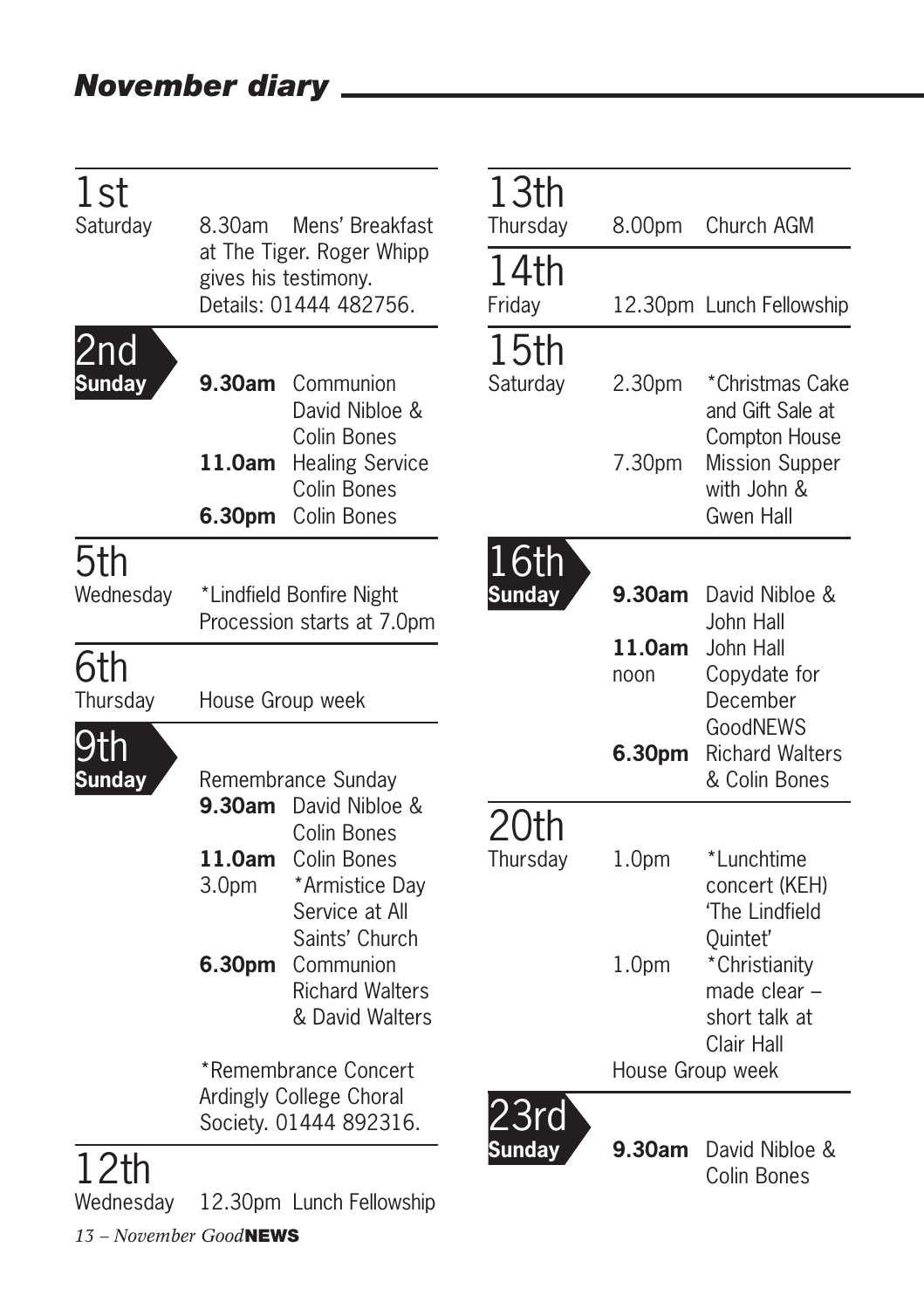|               | 11.0am                                                                                                                                        | Communion<br><b>Colin Bones</b>                                       |
|---------------|-----------------------------------------------------------------------------------------------------------------------------------------------|-----------------------------------------------------------------------|
|               | 6.30pm                                                                                                                                        | <b>Richard Walters</b><br>& Tim Griffiths                             |
| 25th          |                                                                                                                                               |                                                                       |
| Tuesday       | 7.45pm                                                                                                                                        | Ladies 'In Touch'                                                     |
| 26th          |                                                                                                                                               |                                                                       |
| Wednesday     | 2.45pm<br>7.45pm                                                                                                                              | The Fellowship<br>Elders' Meeting                                     |
| 27th          |                                                                                                                                               |                                                                       |
| Thursday      | 8.00pm                                                                                                                                        | <b>Monthly Prayer</b><br>Meeting                                      |
| 29th          |                                                                                                                                               |                                                                       |
| Saturday      | *Perdido Players Swing<br>Night - King Edward Hall.<br>Tickets £7.50 inc<br>Ploughmans Supper.<br>Details: Christine Giltrow<br>01444 452328. |                                                                       |
|               | 9.30am                                                                                                                                        | David Nibloe &                                                        |
|               | 11.0am<br>6.30pm                                                                                                                              | Colin Bones<br>Colin Bones<br><b>Richard Walters</b><br>& Colin Bones |
| ADVANCE DIARY |                                                                                                                                               |                                                                       |

**3rd Dec Lindfield Village Night** Christmas Shopping/Festival night

 $* =$  event not held at Lindfield URC

## Sunday services explained...

The **9.30am service** is an opportunity for all age groups to join in a relaxed informal time. There is a crèche, and after about 20 minutes children and young people up to age 14 go out to their own groups on most Sundays.

**Coffee** is normally served between the morning services and after the evening one.

The **11.00am service** is usually more set and formal.

At **6.30pm** it is sometimes a celebration, sometimes a quieter ministry time and sometimes an open communion service or something quite different!

**Personal prayer** is available after every service. Prayer requests and brief statements of praise for answered prayer can be put in the red book on the concourse table. We can also offer personal prayer ministry at home or in hospital.

We **do not take up an offering** during the services, but all those wishing to give are invited to place a gift in one of the bowls at the doors before or after the service. Thank you.

Cassette **recordings of services** can be borrowed free from the church.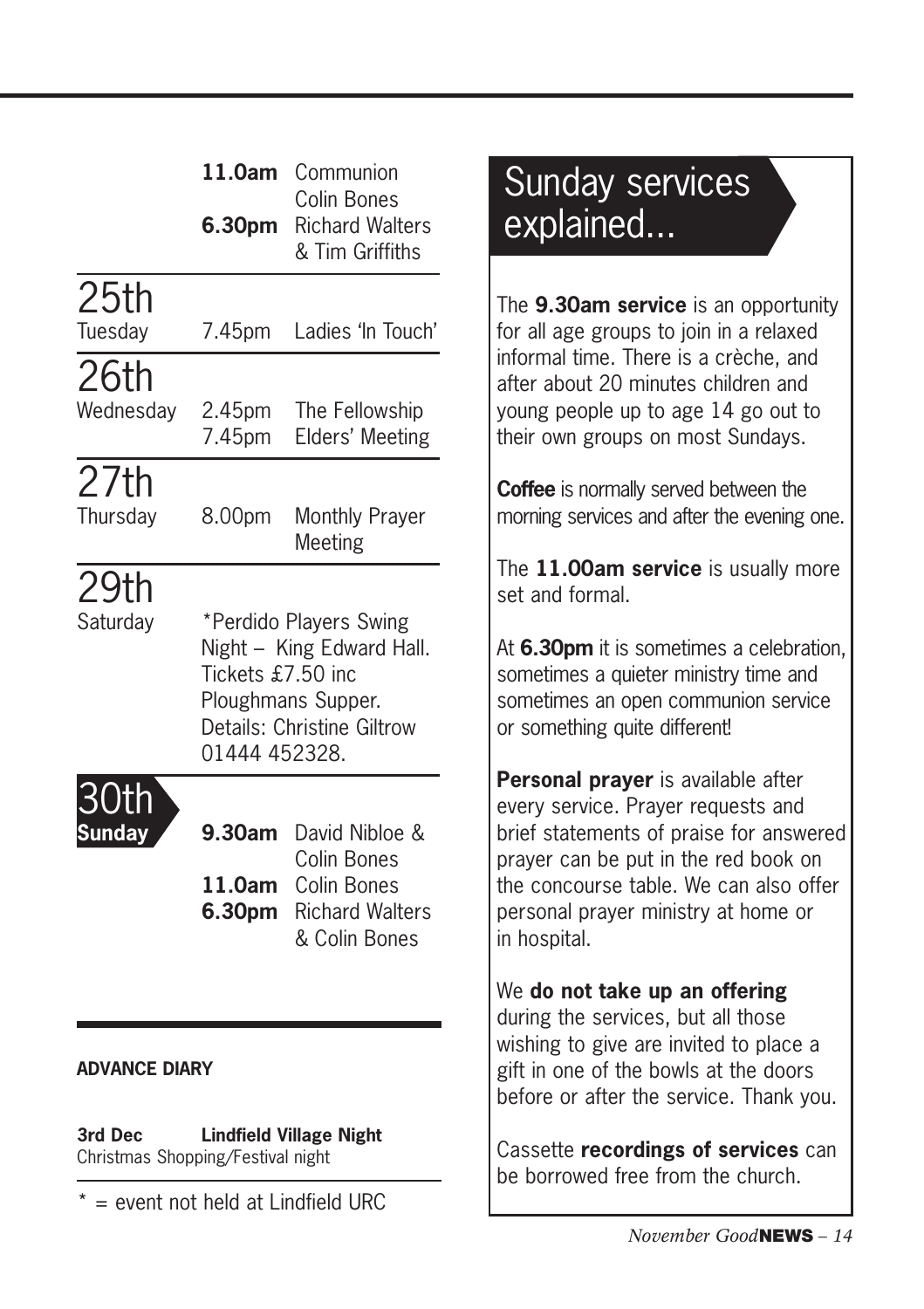# Samaritan's Purse

**This month we are supporting Samaritan's Purse**<br>International both with the Operation Christmas Child **Shoebox appeal and also with their wider projects. Junior Church is also supporting them this year raising money to buy a bike for a pastor in Africa.**

Samaritan's Purse is working in many war-torn areas in the world. Over the summer 16 tons of medical supplies and equipment was airlifted into Iraq. They are building a medical centre and also assisting local churches with feeding programmes for hundreds of needy families, both Christian and Muslim, in Baghdad. Samaritan's Purse has also worked in Liberia and The Congo for many years.

Their most recent projects involve providing farm tools, seed and other aid for rural families and they have used their planes to evacuate many people to safer places in the



Congo. They assist local churches providing blankets, food, shelters and Bibles to those who have settled in camps.

Their aim is "to meet critical needs of victims of war, poverty, famine, disease and natural disaster while sharing the Good News of Jesus Christ". Samaritan's Purse often have a

Christmas Gift Catalogue with a difference so look out for those too.

Please visit their website at www.samaritanspurse.ie for up to date information and pick up the leaflets from the mission board in the concourse.

Don't forget to bring your shoebox on 9th November.

amarital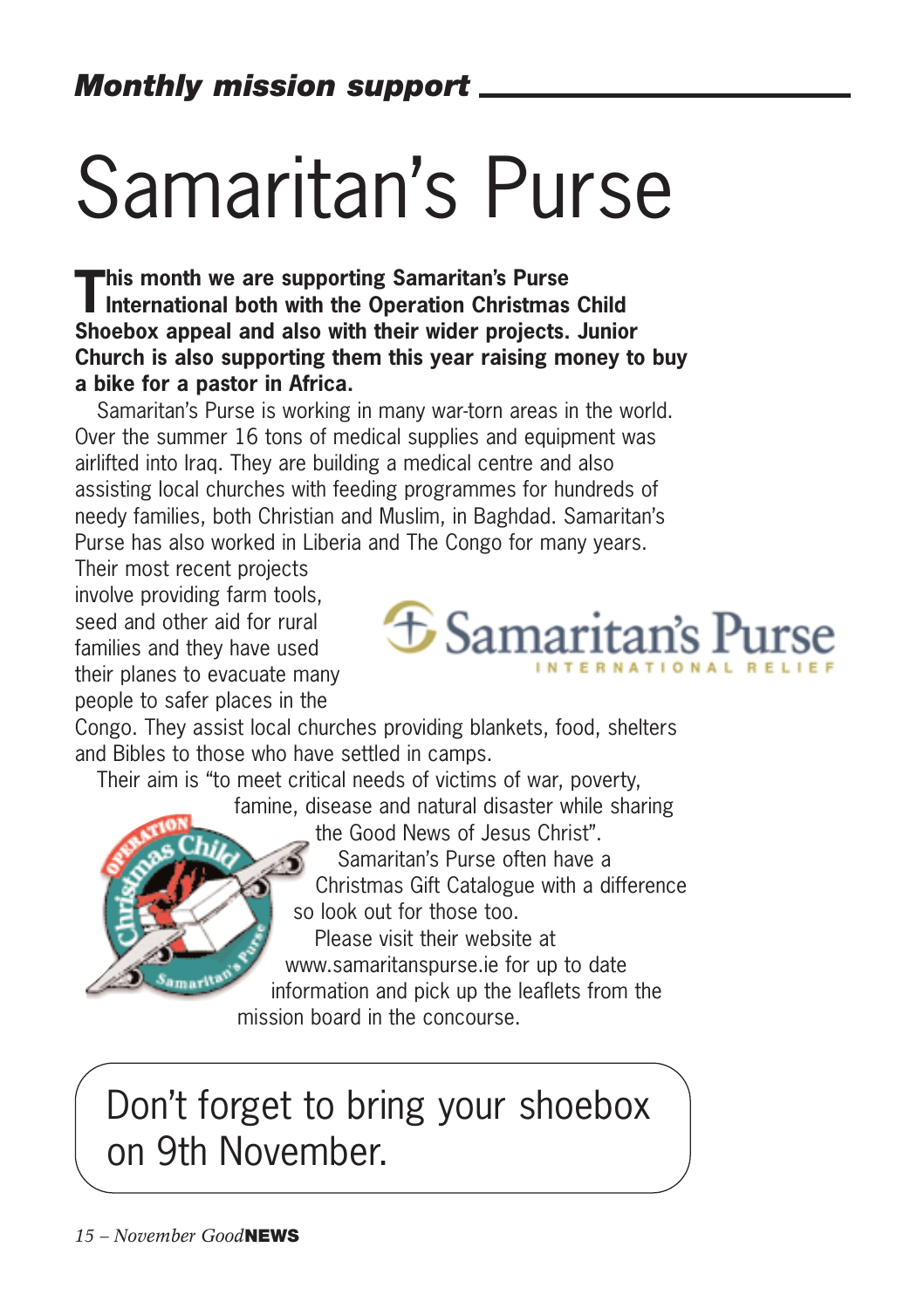# MISSION SUPPER

## Saturday 15th November at 7.30pm

## **Speakers: John & Gwen Hall**

Many will remember John Hall from years back when he came to speak at one of our church conferences. At that time he was a URC Minister in Crawley. He and Gwen now head up the **Romans 1:11 Trust** which was founded in 1991 to support and encourage churches in a number of African countries.

Colin, our minister, has been on a number of teaching tours with the trust and we are hoping to explore the possibility of being involved in a project. It would be good, therefore, if as many as possible could be at the supper.

Free tickets are available from the Missions Group: Bill & Iris Green, Trudy Biersteker, John Barling and Ron Goodenough

John & Gwen will also be with us for our Sunday morning services the following day.

This will be sited in the concourse from Sunday 30th November for the use of church members and regular worshippers only. Please address envelopes clearly with christian name, surname and address. A box for donations to Tearfund will be alongside.

**Last posting date:** Friday 12th December **Card collection date:** Sunday 14th December

Note: This is not a free service so please give generously.



*Andrew & Gladys Muir*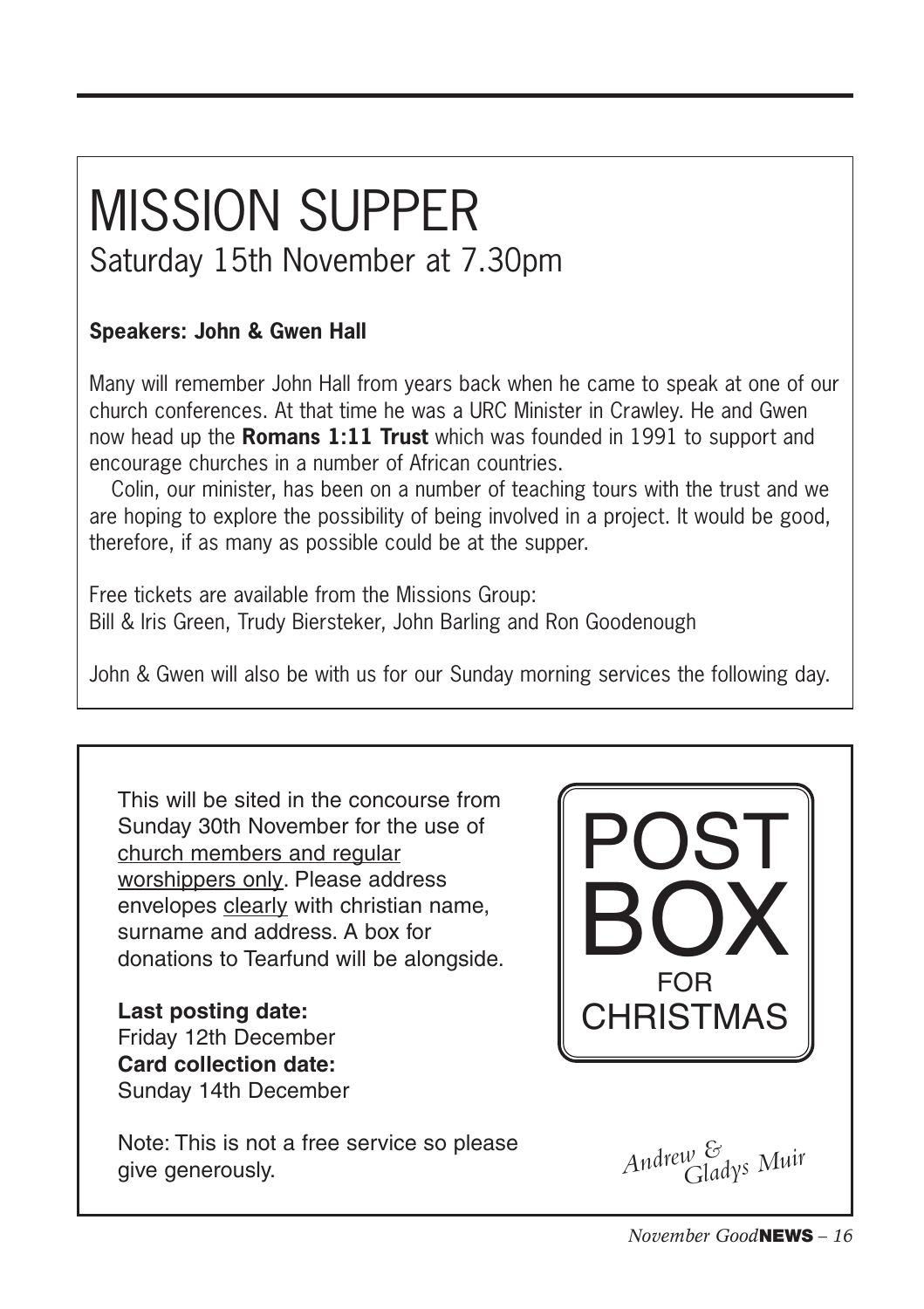## *John 13 v1-17*

# Can you do the dishes?

**Jesus Washes His Disciples' Feet**<br><sup>1</sup>It was just before the Passover Feast. Jesus knew that the<br><sup>1</sup>It was just before thin to leave this world, he now showed Jesus Washes His Disciples reed<br>It was just before the Passover Feast. Jesus knew that the<br>time had come for him to leave this world and go to the Father. Having loved his own who were in the world, he now showed them the full extent of his love. The loved his own who were<br>full extent of his love.<br><sup>2</sup>The evening meal was being served, and the devil had already<br><sup>2</sup>The evening theorist son of Simon, this power, and that he had aville location of his love.<br>
In extent of his love.<br>
The evening meal was being served, and the usus. 3 Jesus knew<br>
The evening meal was being summer his power, and that he had<br>
prompted Judas Iscariot, son of Simon, to b that the Father had put all things under his power, and that he had come from God and was returning to God; 4so he got up from the  $\frac{1}{50}$  he got up from the meal, took off his outer clothing, and wrapped a towel around his waist. at the form God and was four-<br>one from God and was fouring, and wrapped a tome to wash his<br>meal, took off his outer unto a basin and began to wash his<br>safter that, he poured water into a basin and that was wrapped are disciples' feet, drying them with the towel that was wrapped around him. The came to Simon Peter, who said to him, "Lord, are you going to wash my feet?" ples rect, a Simon Peter, who see the came to Simon Peter, who see the came to Simon Peter, who see the came to the came to sum that I am doing, but later and the came to sum that I am doing, but later and the came of the you will understand." Jesus replied, 1999<br>| will understand."<br>| will understand." "You shall never wash my feet."<br>| sindo," said Peter, ""| Inless | wash you <sub>woot</sub> just my" Jesus answered, "Unless I wash you, you have no part with me." Who," said Peter, "you she you, you have."<br>Jesus answered, "Unless I wash you, you have." feet but my<br>get then, Lord," Simon Peter replied, "not just my feet but my<br>get then, Lord," Simon Peter replied, "had a bath needs o hands and my head as well!" 10 Jesus answered, "A person who has had a bath needs only to wash his feet; his whole body is clean. And you are clean, though not wash his feet; his whole body is clean. And you are clean, though not every one was clean. wash ins look, ins more you, is seen as going to betray him, and every one of you." 11 For he knew who was going to betray him, and that was well as well as why he said their feet, he put on his clothes and returned to his place. "Do you understand what I have done for you?" he recurring to this place. By you understand them. There is you can be in that is asked them. 13 "You call me 'Teacher' and 'Lord,' and rightly so, for that is what I am. <sup>14</sup> Now that I, your Lord and Teacher, have washed your feet, you also should wash one another's feet. <sup>15</sup> I have set you an example that you also should wash one another's feet. you also should wash one another of you. There are you all examine and you all examine the greater than his master, nor is a messenger greater than the one who sent him. <sup>17</sup> Now that you know these things, you will be blessed if you do them.

*17 – November Good***NEWS**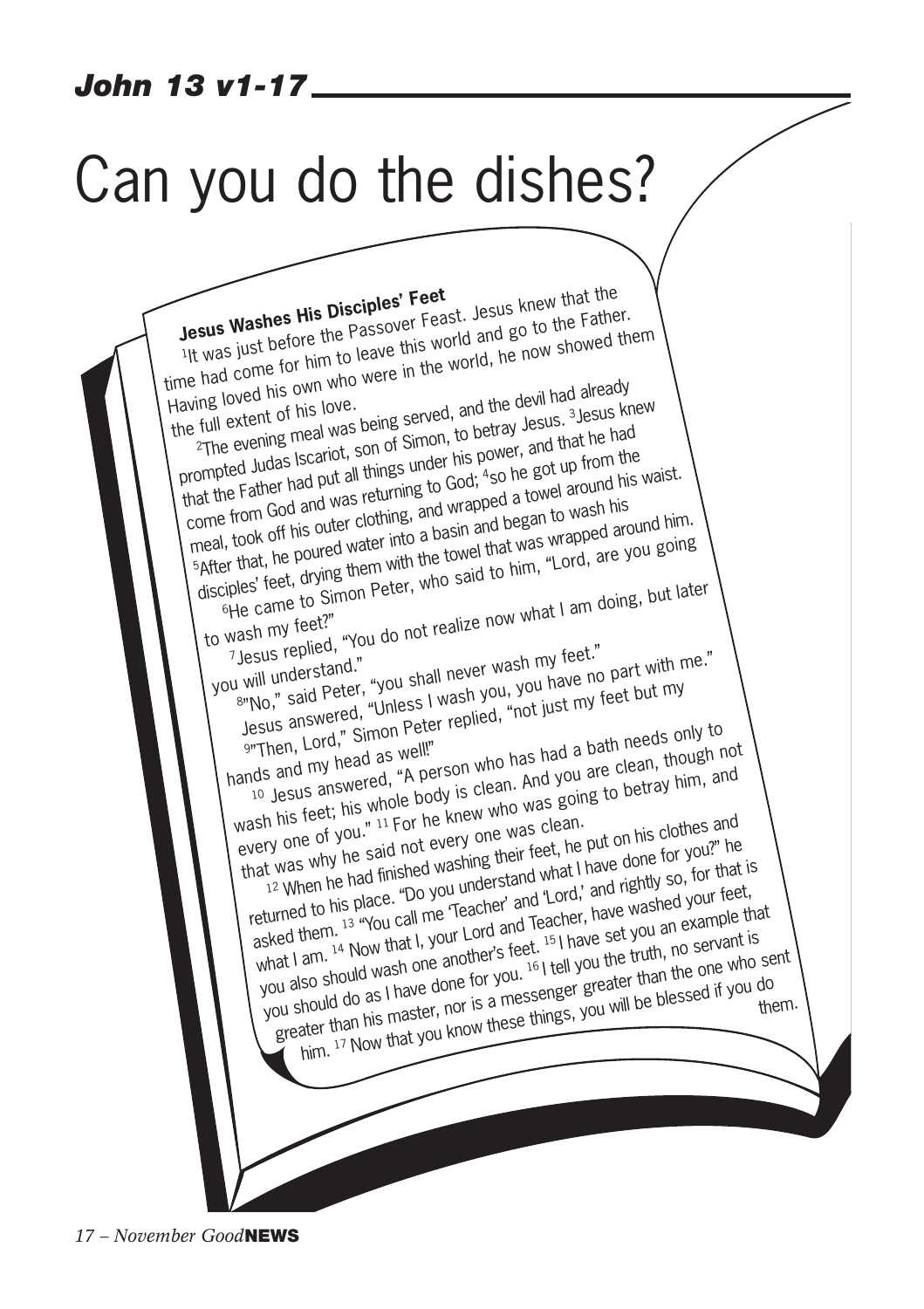**I** remember an incident from<br>
my college days. There had **remember an incident from been a plea to help the hard–pressed domestic staff by clearing the tables after lunch, yet students were drifting off, chatting to their friends, forgetting the crockery. I spotted the college principal, a man with an international reputation in Christian circles, quietly stacking dirty plates and carrying them to the washing–up room.** 

The story of Jesus washing dusty feet has become too familiar to us. We fail to sense the disciples' shock and acute embarrassment as their revered Teacher strips off his robe to perform a slave's task. We need to hear the story afresh, in the way that John probably meant us to hear it: on two levels. The first is obvious, so obvious that it often falls on deaf ears: that we are actually meant to copy this sort of loving service  $(v14–15)$  – to forget our dignity and self–importance, and serve one another. Jesus says (v34–35) that love for one another – sacrificial, Christ–like love – is to be the norm for the Christian (the implication being that people will question the authenticity of someone claiming to be a Christian yet not demonstrating that love). Status in the Kingdom of God is not

about power, position or title, but about loving others and serving them in the spirit of Jesus' example.

But, secondly, Jesus is, in true prophetic fashion, acting out a parable whose meaning, he tells the indignant Peter, the disciples will not understand until "after these things" (literal rendering of v7). The word translated "took off" in v4 is actually "laid down", the same word Jesus used when he said he had power to lay down his life and take it up again (10v17). Only after Jesus' death and resurrection and the coming of the Holy Spirit would those men remember having their feet washed and understand that it spoke of a King who came not to trample on people but to serve them and lay down his life for them.

Peter never forgot that day. Many years later, when he came to write to suffering Christians, he urged them: "All of you, clothe yourselves with humility towards one another..." (1 Peter 5v5). A striking metaphor which used the same verb as John uses in v4 of Jesus clothing himself with a towel to kneel at Peter's feet.

Actions speak louder than words, which must be why I remember my college principal's action more clearly than any lecture he gave! *Mike Gardiner*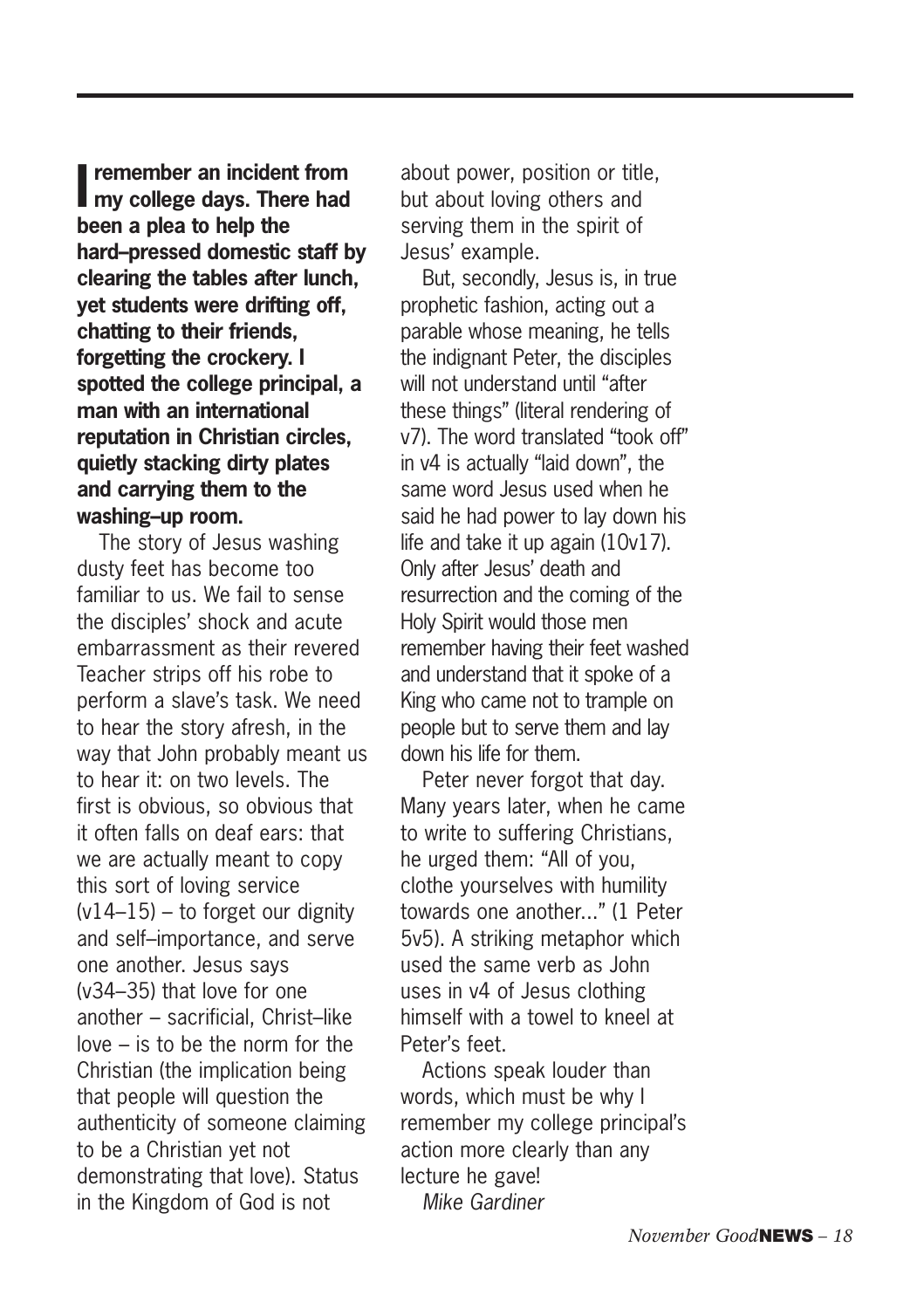## *Twenty more questions*

GoodNEWS takes a probing glimpse into the minds of those who come to the church! Twenty Questions gives you a chance to guess the interviewee and learn a bit more about them too! This month's guest is revealed on the foot of Page 23.

- **1. What is your best memory from your school days?** Being Sixth Form Chairman.
- **2. Favourite TV programme?** The West Wing.
- **3. If 'Changing Rooms' were to visit your home, which room would you ask them to redecorate?** Kitchen.
- **4. Banoffee Pie, Apple Crumble or Fruit Salad?** Banoffee Pie.
- **5. Which service do you frequent most often?** 6.30pm
- **6. Have you been trained in a specific line of work, if so what?** Marine Insurance.
- **7. What one person do you think has most influenced your desire to follow Christ?** Keith Ward.
- **8. Who would you most want to have a 'one-to-one' conversation with (past or present)?** St (Rocky) Peter.
- **9. Do you qualify for a free Bus Pass?** Not quite yet!
- **10. Shoe size?** 9
- **11. Create a new law:** Treat your neighbour as you wish to be treated yourself
- **12. Mug or cup & saucer?** Large mug.
- **13. Do you have a personal email account?** Alas yes.
- **14. What is the best strength of the Christian church?** The example and words of Jesus Christ.
- **15. Describe the 'Christian life' in no more than three words.** Journey of hope.
- **16. Most romantic moment?** *astonishing* = seeing my three children each enter the world.
- **17. Best moment of fame?** Playing football for East Kent Schools at Under 12.
- **18. Give one piece of wisdom to the next generation.** Communicate continuously with God.
- **19. What is the greatest difference between your life now and before you became a Christian?**

I swear a lot less now.

**20. Glasses, contact lenses or none?** Glasses (sometimes).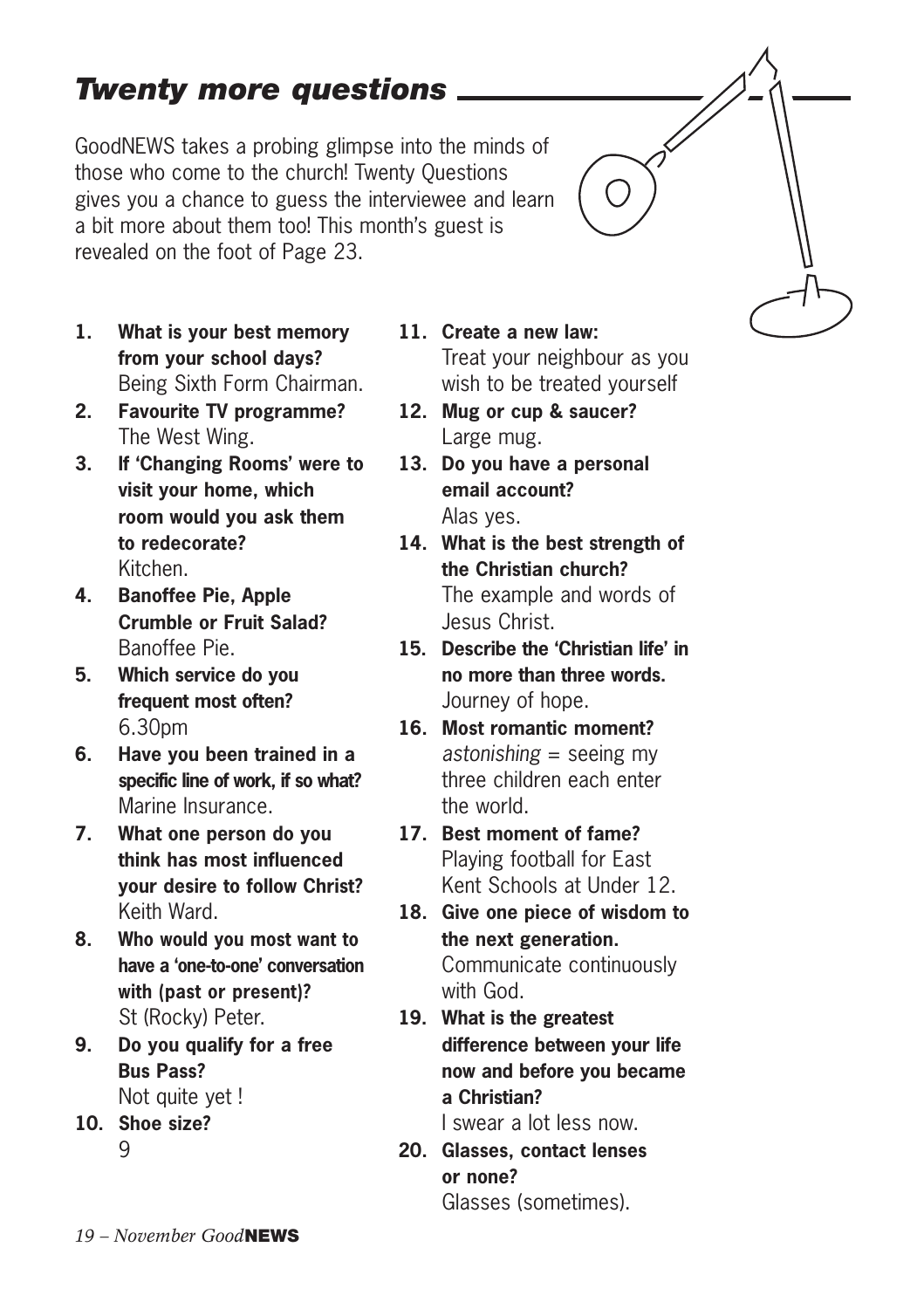## *My world* Missionary tales by Nikki Taylortaylorn@ mercyships.org **Mercy Ships** <sup>1</sup> **Switzerland**

En Suisse. I was so excited this last week. There was the first snow on the mountains as we drove up to St Cerque and I made a new friend, Monsieur Neige! His ear had already melted off in the bright sun and I had to replace his pine cone nose!

I have settled in quite well to the office. We had a community cleaning day where everyone get together to clean the public parts of the house. It is a small country house in the green belt outside Lausanne. There is a large room called the Grand Salon with French doors onto the porch. The Petit Salon is attached to that room and then you go through to what is now our TV room to probably the butlers pantry and linens store. The kitchen has been kept reasonably similar with some modernisations. The bread oven is now a pizza oven and we light the fire in it and have great pizza parties with people in the house, and often the youth from the churches hold evenings in the house. There is a big range and the kitchen does seem to get very cold in the winter because of the huge windows.

The cellars are used as a youth event place every month. There is a max life party which uses the talents of the DJ's and VJ's who work here and a themed party is created to attract youth in the area to come. This is not a hard sell Christian party but all the video and music is Christian themed and the scene is set for discussion with people.

The Gate, a youth discussion group, provides a different forum for talking about god and life and the bible. I attend the Gate on Tuesdays and I have been enjoying the challenge of the discussion and different ideas expressed.

So all in all I am experiencing some new and interesting things. Please pray for me as I come closer to God.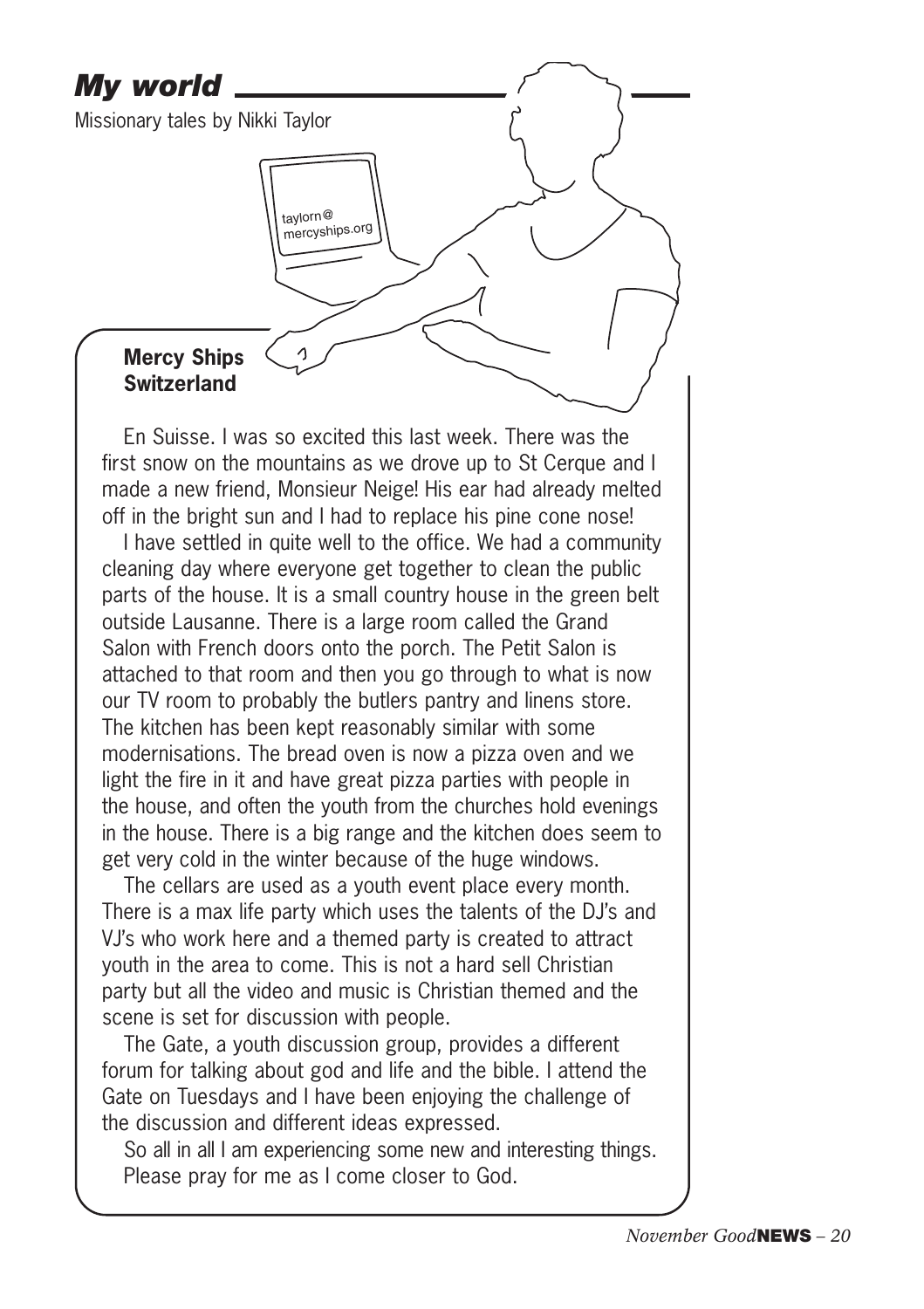# **Down your local**

**No, not the local pub! Read on. If, like many today, you have lost a family member or friend through a life-threatening illness such as cancer, or perhaps know someone who is ill right now, then you are bound to have the utmost respect, admiration and support for our hospices and the many caring and dedicated medical, nursing and volunteer staff who run them.**

Here in Lindfield our "locals" are St Catherine's in Crawley and St Peter and St James between Wivelsfield and North Chailey, both providers of patient care and support for relatives. Although each receives some funding from the NHS the lion's share of financial support comes from community groups, individuals, businesses, trusts, schools, churches and through special fundraising initiatives. To cover the cost of respite care, follow up support by specialist community nurses, day care or full-time in-patient care, bereavement support and counselling, it requires unstinting support from donors since no charges are made for any of the services. The sole criterion for hospice care is medical need.

Help is given freely to all patients regardless of age, ethnic origin, gender, nationality or religious affiliation.

The Perdido Players (Swing band) led by Peter Swann, a member of Lindfield United Reformed Church, have supported both hospices over recent years with various charity concerts. The next one for St Catherine's will be at the King Edward Hall on 29th November but, alas, as GoodNEWS goes to press, all tickets have been sold, so do look out for other opportunities of supporting your local. Speak to Christine Giltrow, our link with the local Fundraising Support Group, or contact either hospice direct.

*John Barling*

#### **St Catherine's Hospice**

Malthouse Road, Crawley West Sussex RH10 6BH Tel: 01293 447333 Registered Charity: 281362 www.stch.org.uk email: info@stch.org.uk





#### **St Peter and St James Hospice and Continuing Care Centre**

North Common Road, North Chailey, East Sussex BN8 4ED Tel: 01444 471598 Registered Charity: 1056114 www.stpeter–stjames.org.uk email: enquiries@stpeter–stjames.org.uk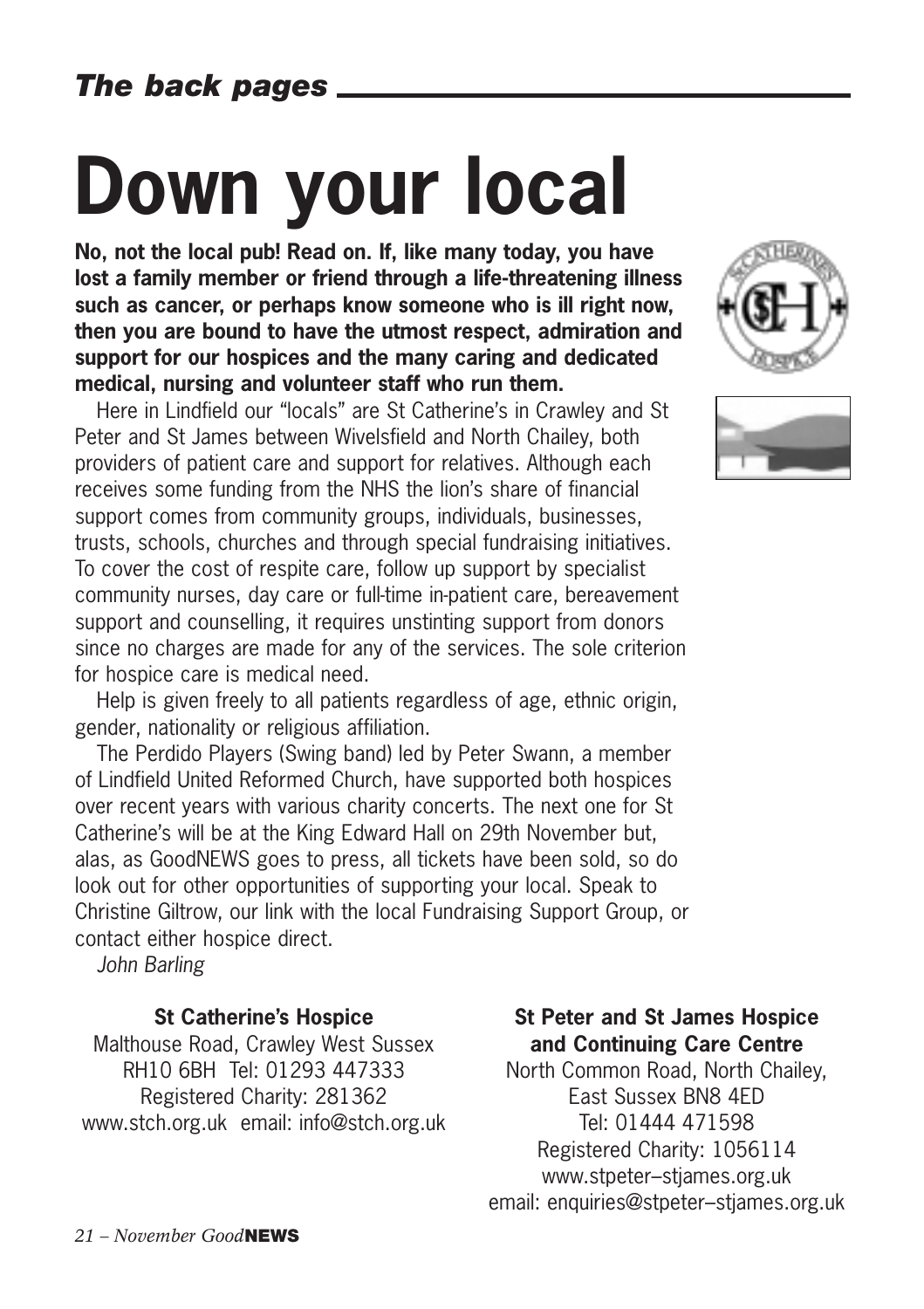

# Importance of Christian influence

 $\bullet$  o far as numbers were Concerned, the Glynde **Camp in the first week of the summer holidays was the most successful for a number of years, 50% more lads attending than in the millennium year.** 

The Lindfield contingent did not distinguish itself this time, but the fellowship was as delightful as ever, and we had a really happy week – personally, it was the most enjoyable camp I've had for many a long year.

Every camp has its "characters", and one that stood out was a midget 12 year old from Eastbourne called Tyler, or as he was nicknamed "Atyler the Hun"! With a permanent smile on his face, treating everybody as a personal friend, Tyler won all hearts, and amazed us with his astonishing acrobatic ability – he could shin up the marquee main pole in half a minute!

One of the great things about these camps is the opportunity to meet and influence lots of likeable youngsters with great potential, and it was an opportunity not missed, for 20 boys committed their lives to Christ. I do believe firmly that anything we can do to encourage boys to attend this

camp in future years pays dividends for us as a church community.

Back at home; our session is now well under way and Anchors and Juniors are doing quite well with a lot of energy and enthusiasm – although we still want more boys particularly in the Juniors.

In Company Section we are struggling to obtain a commitment from Boys, and find the erosion of members at transfer age (11/12) really frustrating. Mind–blowing demands seem to be made on youngsters when they start secondary school, and other loyalties get crowded out. I fear that Church youth organisations will simply be marginalised where adolescent boys are concerned unless somebody is prepared to tackle the authorities about this situation. After all, the BB is very often the sole opportunity for the Church to influence the lives of young males, and the loss of that influence is not something to view with complacency.

*Geoffrey Cocksedge*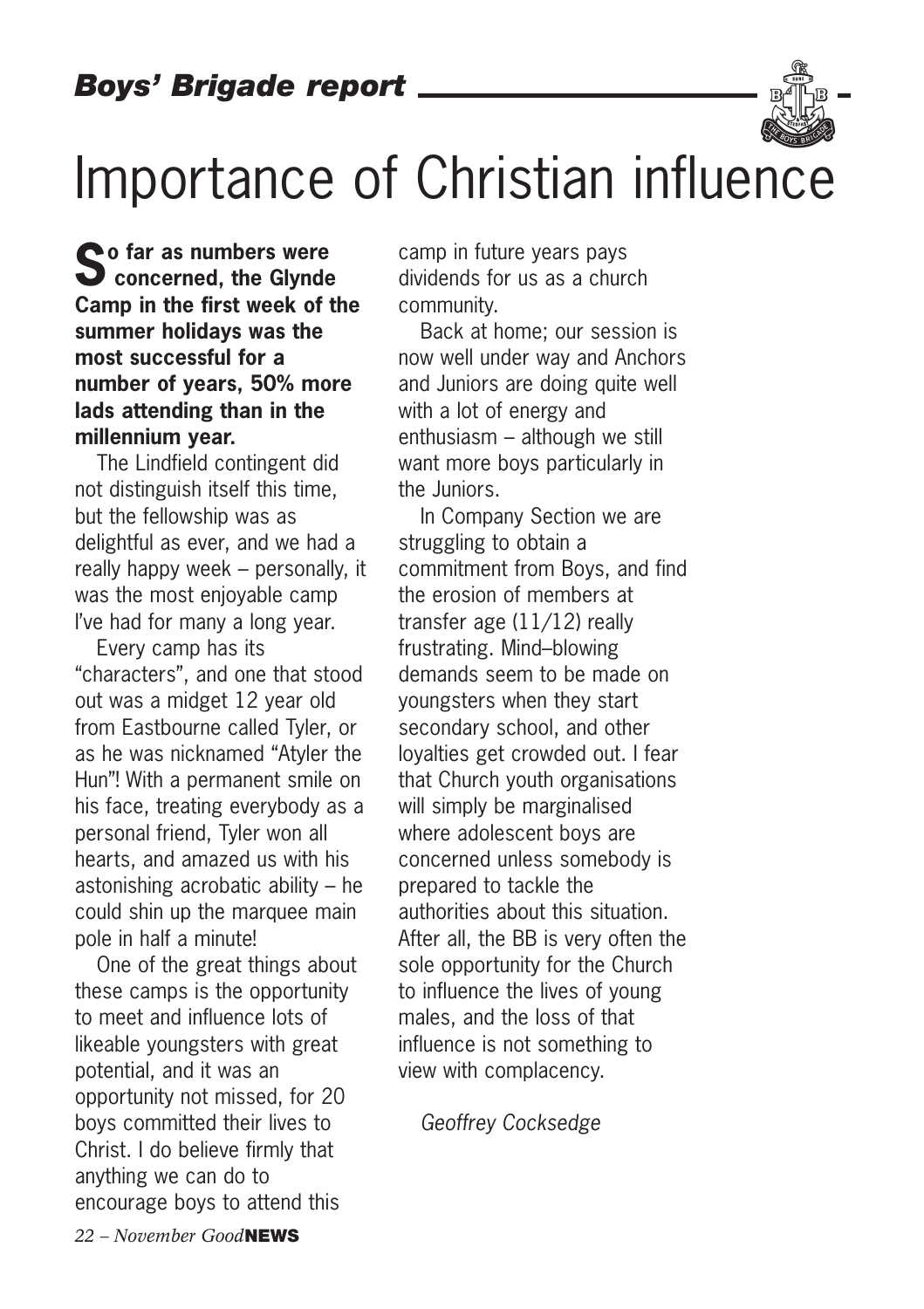## Tearfund sends thanks

## *Dear Friends,*

Thank you for your generous gift of £1500, of which £750 is being used for the current crisis in Liberia. This is much appreciated and has been allocated to the work of our partners in this country.

It is estimated that hundreds of people have been killed in the recent escalation of violence in Monrovia. Some 200,000 people displaced by fighting in rural areas have fled into the capital during the past two years. Now, with fighting having reached the capital, they have become refugees again within the city.

Please pray that improved security will allow better access for aid agencies, including Tearfund partners, to provide swift humanitarian assistance to those suffering from the conflict.

The remaining £750 has been allocated to the work of the Meserete Kristos Church (MKV).

Ethiopia is in the midst of its worst drought since 1984 and the Meta Robi region, where MKC runs its education project, faces severe food shortages. Without their basic needs being met, the children are not able to attend school or apply themselves to study. Therefore, Tearfund is currently focusing all resources for the work in this region on meeting immediate relief need. For this reason your gift has been allocated to this fund.

Projects include a community seed bank and 'cash for work' – where workers are paid for their labour enabling them to buy food.

Thank you once again for your kind support and heart for the poor.



who gave donations, greenery, flowers, etc.

*Betty Billins*